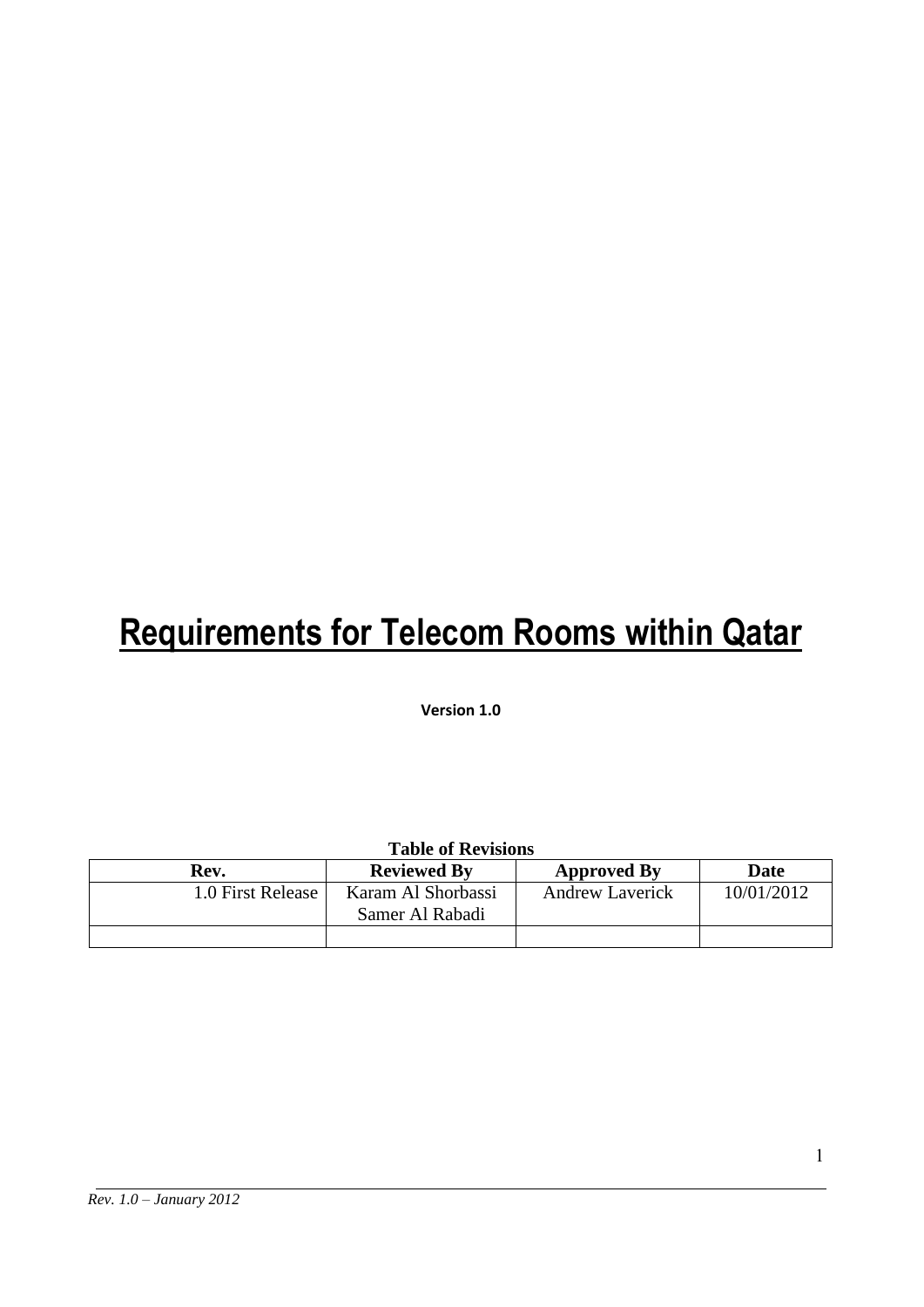# **INDEX**

- **1. General Requirements.**
- **2. Detailed Specifications for Fire Alarm & Fire Fighting System.**
- **3. Detailed Specifications for Air-conditioning System.**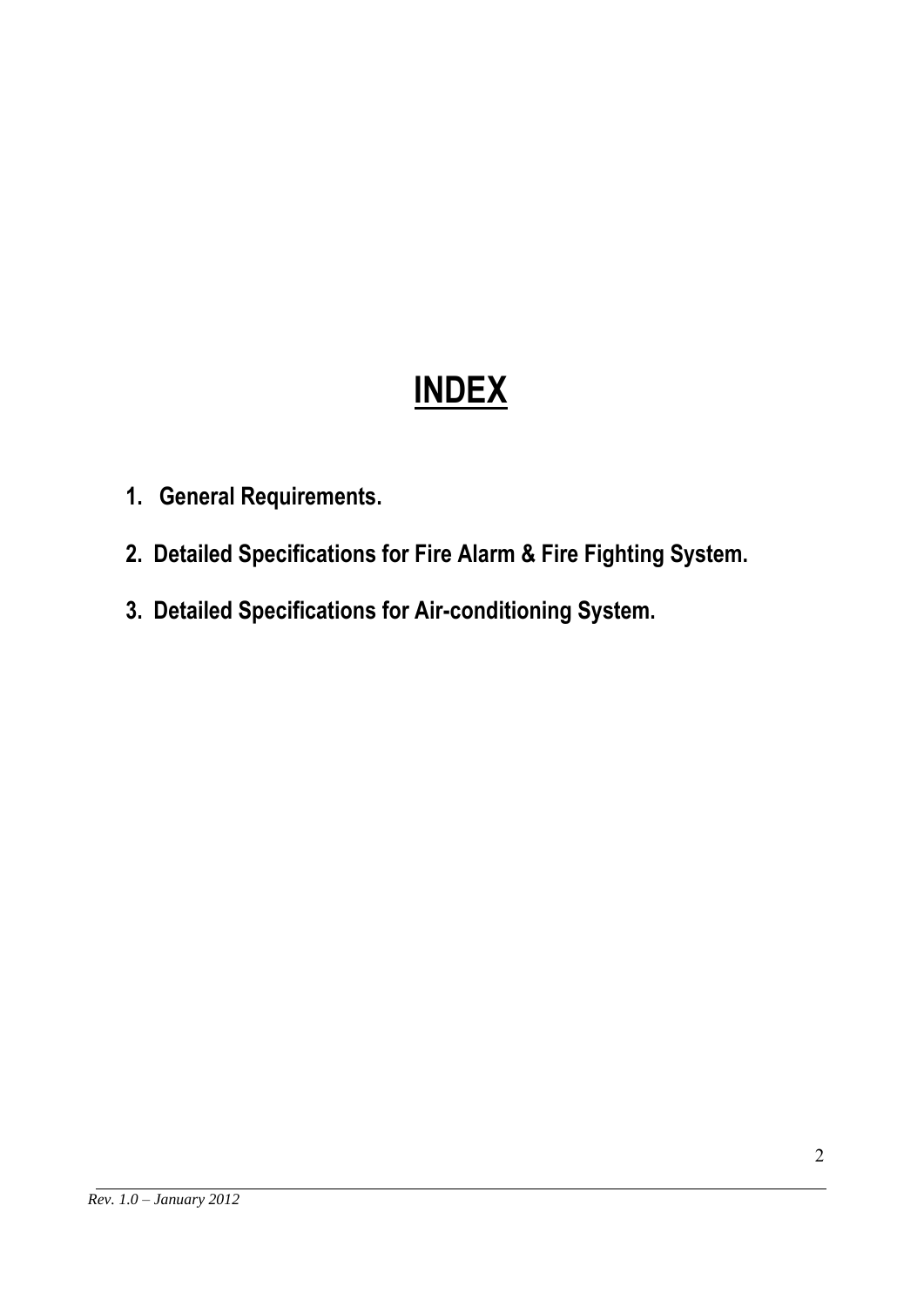## *Section 1*

## **Telecom Room General Requirements**

- 1. The room shall be of a sufficient size to accommodate the proposed Telecom equipments. After the site visit, a layout drawing shall be prepared.
- 2. The room shall have proper access for personnel & for shifting equipments and tools. Operation & maintenance staff shall have 24 hour access to the room.
- 3. The entrance door shall be fire rated of steel / aluminum with Operator master lock. (Lock will be supplied by the operator).
- 4. The room shall have no windows.
- **5. No water, drain services, chilled water pipes shall pass in the ceiling or floor of the room.**
- 6. The room shall have a minimum clear height of 3 mtrs.
- 7. The flooring shall be of antistatic Vinyl tiles or raised floor.
- 8. A 125 Amp 3 phase DB shall be provided inside the room. The feeding to the room shall be from a UPS or a Generator backed up source.
- 9. 2 Nos. 63 Amp TP isolator shall be provided inside the room as indicated in the layout drawing.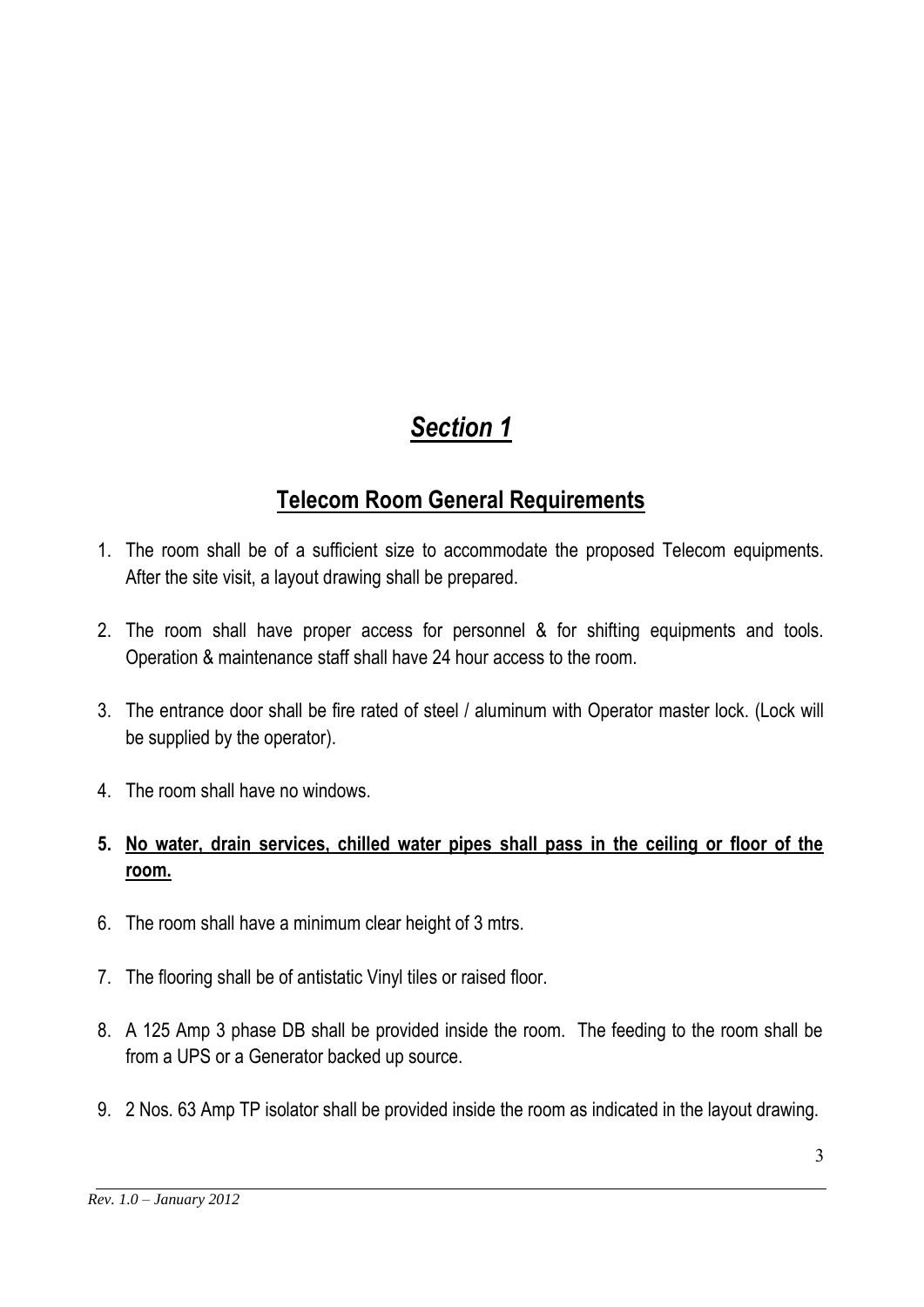- 10. Lighting fixtures shall be provided to have a Lux level of 500 at least 1 light fixture shall be with a 3 hour emergency backup kit.
- 11. At least two 13 Amp convenient sockets shall be provided for use of tools and other equipments.
- 12. A 6 way Master Earth bar (as FURSE LK 045) shall be provided inside the room in a suitable location nearby MDF. All Telecom Equipments including MDF should be connected to this master earth bar.

The earth should be connected by using 1 cx70 Sq.M. PVC/ECC cable to an external Earth Pit which has a 20 mm dia. solid copper rod up to summer water level.

Note that the reading of the earth resistance should be less than 1 ohm.

13. 2 Nos. floor standing air conditioning DX units (Direct Expansion) of sufficient cooling capacity for the room and equipments (Average Heat Dissipation is 10 KW). The Units shall be provided with an Automatic Change over panel to have one A/C unit running and 1 unit on standby. FCU of the building HVAC system shall not be extended into the room.

**N.B.:** For a small telecom room, 2 Nos. wall mounted split units of sufficient capacity can be installed instead of the Floor Standing Type; along with a changeover panel with the same working sequence and specifications.

(See attached Section 3 for detailed specifications of Air Conditioning system).

14. The room shall be provided with Fire Alarm and FM 200 Fire Fighting System. No sprinkler system shall be extended into the room. Provision for A/C Shut Down during the event of any fire alarm shall be provided (See attached Section 2 for detailed specifications of FA/FF system).

Location of the Cylinder & FA Panel shall be as per the civil defense standards & requirements.

15. Install 1 No. 300 x 50mm GI Cable Tray as per the site conditions.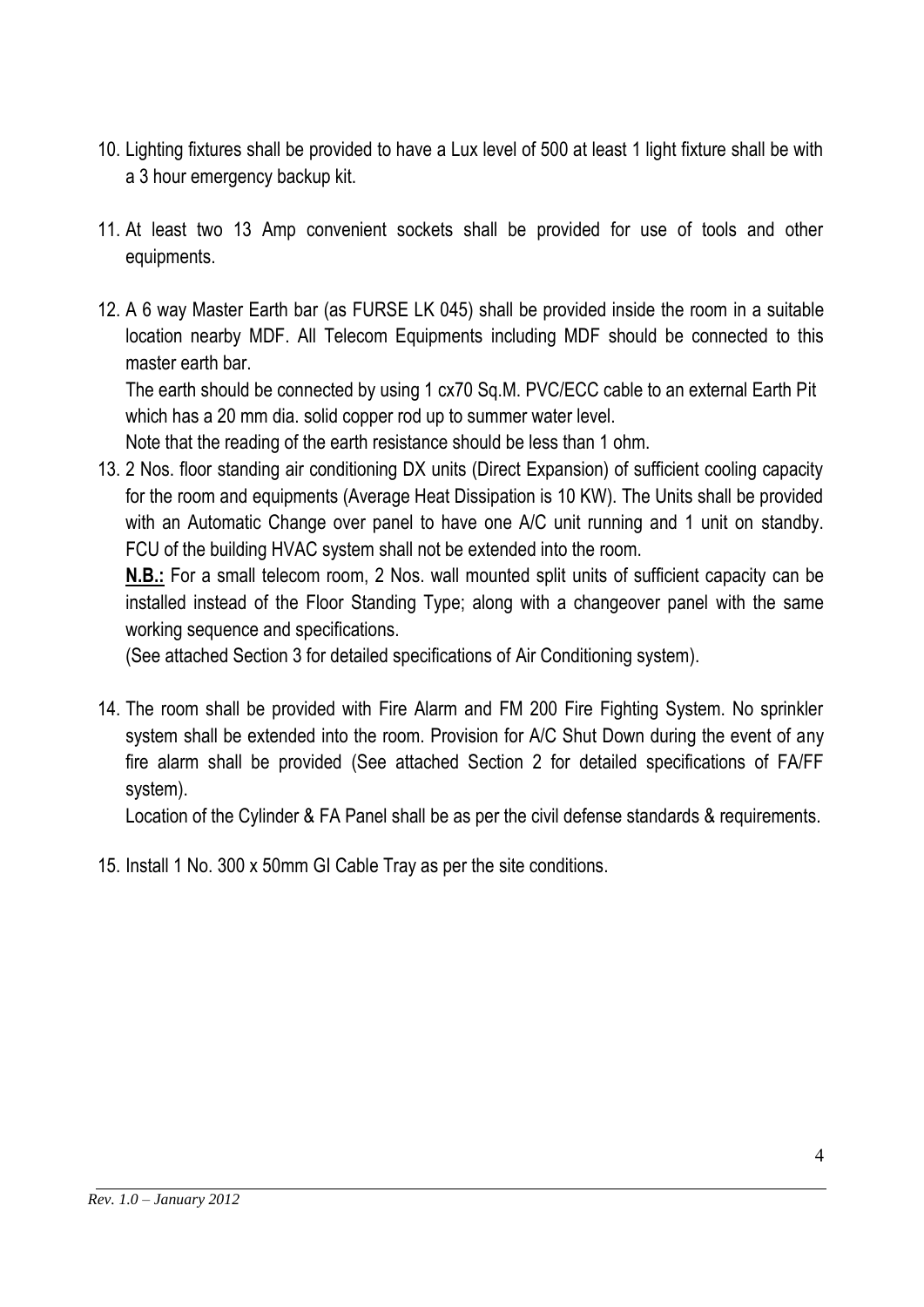## *Section 2*

## **Standard FA-FF Specifications for a Telecom Room Fire System Installation**

#### **1.0GENERAL**

The Fire System shall be designed to protect the risk area within the premises by giving warning of a fire condition when detected by an automatic detector or by the operation of a break glass call point.

#### **NOTE:**

The Contractor shall submit the Material Status Report including the delivery period of the Extinguishing media in their bid. During the execution of works, the contractor shall install and connect the extinguishing media cylinder as confirmed in their bid. Failing to honor the delivery date will be liable for penalty as per the delay penalty clause in the contract.

All the Manufacturer's equipment and components (FEP, Smoke Detector, Extinguishing Gas, container, accessories etc.) shall be certified by LPC/UL for design, construction and reliable operation. The supplier shall furnish copies of certificates issued including serial numbers of the particular product complying fully with National and International standards and code of practice. All the certificates shall be submitted to Q-Tel prior to the installation of the system on site.

#### **1.1 SCOPE OF WORKS**

The scope of work for this contract shall include, but shall not necessarily be limited to the following items:

- 1. To prepare a complete computer aided design calculation based on relevant codes and regulations for an electronic fire protection and detection system in the subject building.
- 2. The Contractor shall supply, install, test and commission a comprehensive fire alarm and fire fighting system.
- 3. Testing and commissioning of the newly installed system to the engineer's approval.
- 4. 400 days maintenance period with minimum 4 Nos. maintenance visits.

#### **1.2DESIGN STANDARDS**

- 1. The fire system shall be supplied and installed in complete compliance with the recommendations of the International Standards.
- 2. The fire system shall fully comply with the National Fire Protection Association (NFPA) standard provided it is installed to comply with the limitations established by the list of Factory Mutual Research Corporation or Underwriters Laboratory Inc. The proposed

5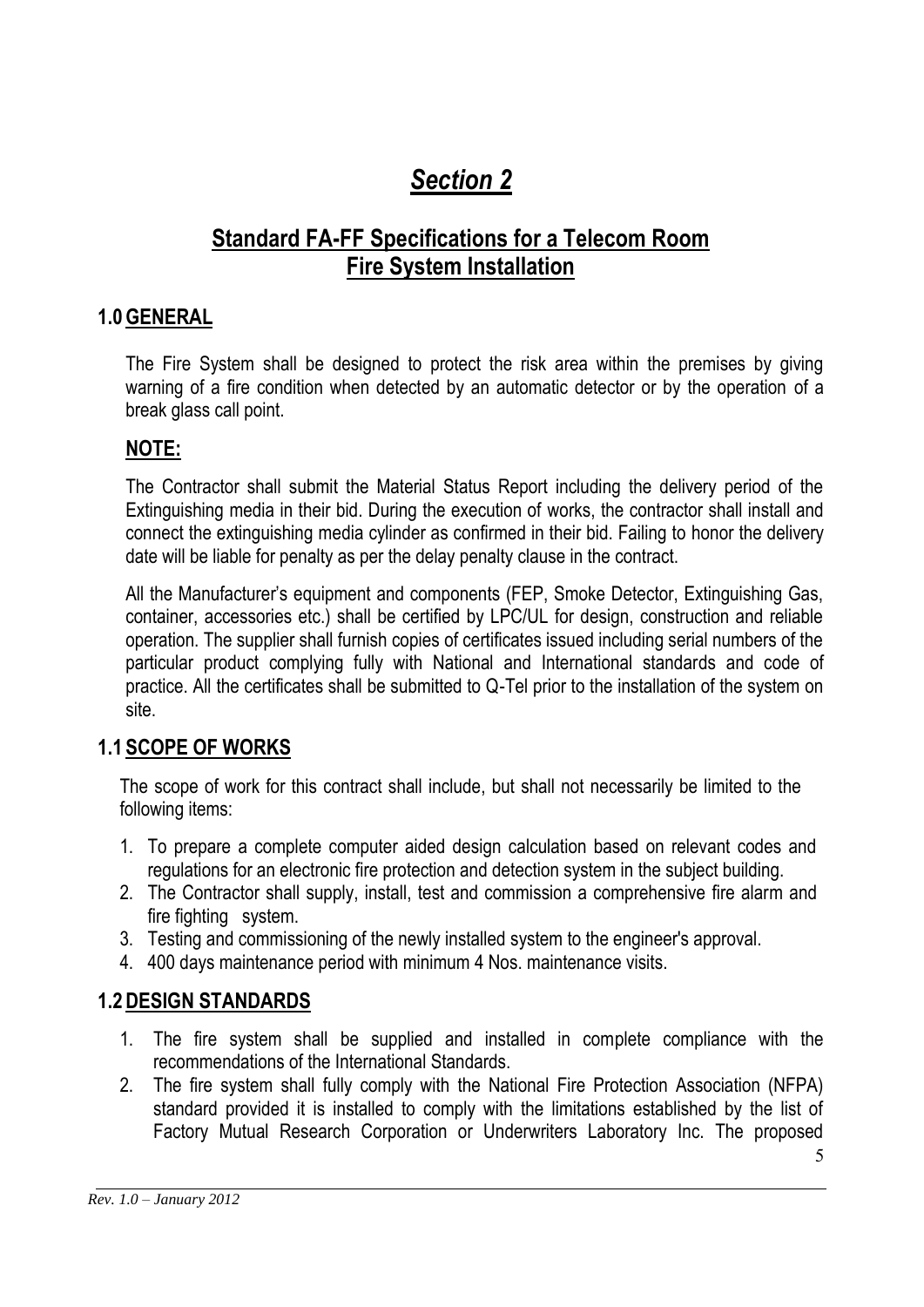system and extinguishing media shall also comply to NFPA-12, NFPA-12A wherever applicable.

- 3. The proposed extinguishing media shall also comply in all aspects to Montreal protocol for the Ozone Depletion precautions.
- 4. The proposed fire extinguishing media is also to be accepted and approved by the local civil defense authority.

## **2.0 TECHNICAL SPECIFICATION**

## **2.1DESCRIPTION OF THE SUPPLIED AND INSTALLED SYSTEM**

- 1. The system shall be designed and maintained in full compliance with International Standard. The system shall be functioning on the basis of double knock type in areas covered by extinguishing media and two-stage alarm system.
- 2. Operation of an individual detector shall be displayed by an LED indicator fitted into the base or body of the detector. The indicator shall illuminate when the detector goes into alarm. User control switches for evacuate and reset shall be provided, and to be operable only when enabled by a key switch.
- 3. The system shall operate on nominal 24 Volt DC with necessary rechargeable stand-by batteries. The rechargeable batteries shall be Nickel Cadmium of adequate capacity to operate the whole system for 6 hours duration, without fail. The battery set shall be able to run the sounders either bell or siren for 1 hour continuously without fail, after maintaining the system healthy for the 6 hours duration.
- 4. The supplied fire system shall guarantee the following facilities as a minimum requirement:
	- Auto detection of fire accompanied by local audible and visual warning facility.
	- Providing of audible and visual warning in case of operation of manual call point.
	- Providing A/C and Exhaust. Fan shut down facility via heavy-duty relays.
	- Activating and control of automatic fire fighting and extinguishing system.
	- Providing remote alarming facility to Q-Tel central OMC room at Doha.
- 5. Upon receipt of an alarm, the control unit shall perform the following actions:
	- Illuminate Fire Zone Indicator
	- Activate Local Alarm Warning Devices
	- Activate Internal fire sounder
	- Activate A/C shutdown.
	- Control and operate fire fighting and extinguishing system.

#### **2.2MATERIALS, EQUIPMENT AND ACCESSORIES TECHNICAL SPECIFICATIONS**

#### **2.2.1 FIRE SYSTEM ALARM AND EXTINGUISHING PANEL (FAP)**

1. The RLU area shall be protected and covered by Fire extinguishing media shall be having its own individual FIRE SYSTEM ALARM AND EXTINGUISHING PANEL with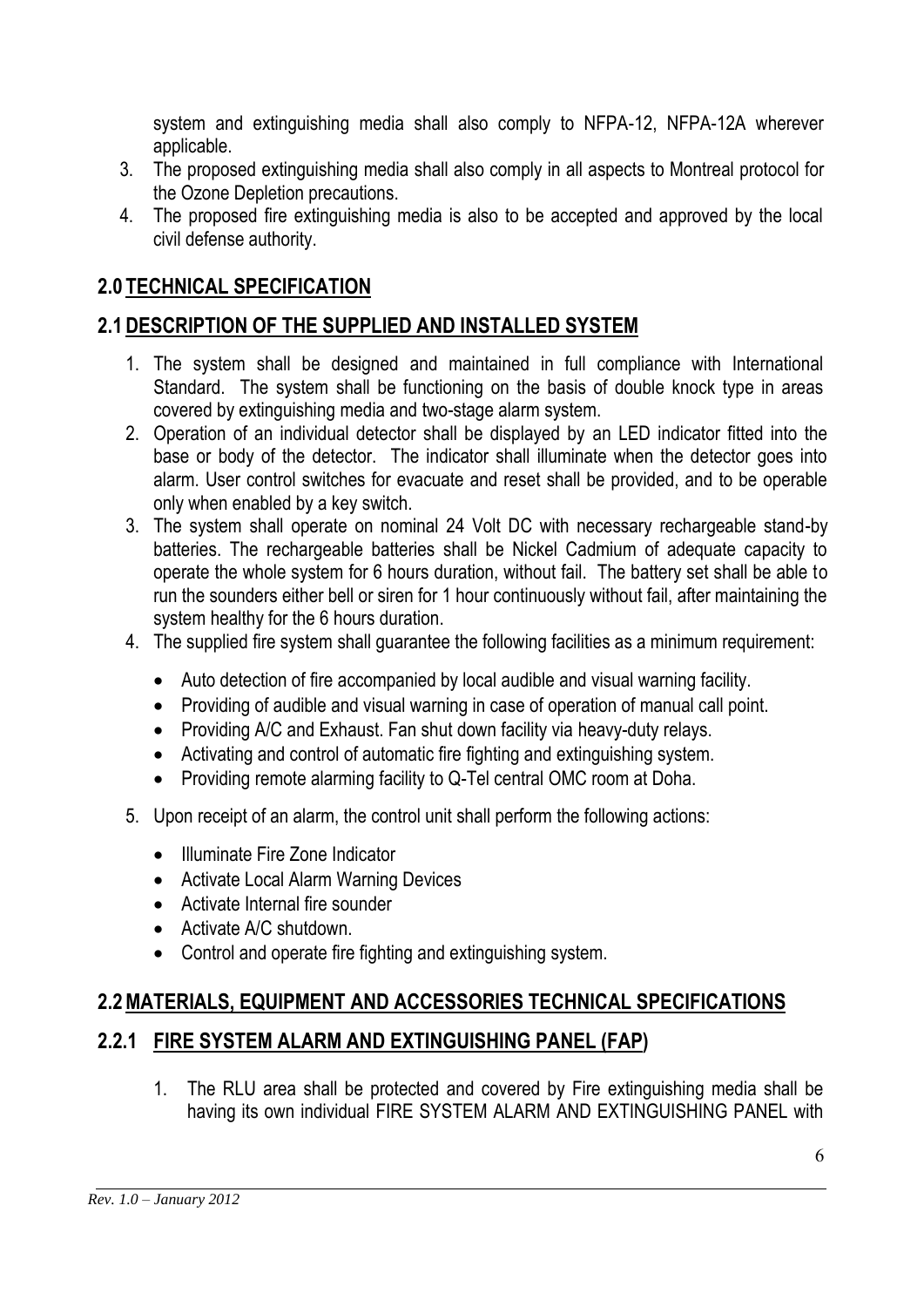its built-in controls and signals indicators. The Fire system accessories within this area shall be connected to this FAP panel. The FAP control panel shall be of a modular design as per International Standard. The FAP shall be activated by the activation of any of the installed system devices and accessories shall which shall include but not necessarily limited to the following accessories:

- 2. Smoke detectors, 1st stage alarm bell, 2nd stage alarm siren (sounder), door keep contact, extinguishing release actuator, pressure switches, etc. The fire extinguishing panel shall be installed in a location which is to be identified in co-ordination with the client representative. The FAP function is to control and lock-off the extinguishing media release in case anybody is inside the protected area. The panel shall be connected to the door keep contact which shall change the status from auto/manual to manual in case the door lock is opened. The FAP shall be equipped with the built-in keys to enable and disable the controls buttons access, to change from auto/manual to manual and to open the panel front door for access to the internal components.
- 3. The control panel shall be of a modular design and fully comply to International Standard and include but not necessarily limited to the following facilities:
	- a. Detection zone modules, with zone outputs rated as per manufacturer's line of production. On board of selectable auto/manual/test feature, and selectable delayed, isolate response to each detection zone.
	- b. Integral battery charger for a supply of 240 V AC.  $\pm 10\%$  at 50 Hz. The battery charger shall be adequate to recharge the fully drained battery set within 12 hours duration.
	- c. Single control for evacuate, silence sounders, reset and lamp test, all but the latter being operated via push buttons on the front of the control panel which are enabled by a key switch on the front cover.
	- d. Monitoring of all circuits for fault condition.
	- e. Nos. volt-free alarm contacts and 1-No. volt-free fault contact.
	- f. Relay modules, each consisting of 4 Nos. heavy-duty type relays rated at 250 V ac / 24 V dc for fan & A/C shut down and alarms relaying to Q-Tel's OMC Room.
	- g. Choice of sounder output mode of test, continuous or pulsed. Twin monitored sounder outputs.
	- h. Built in buzzer, to be activated in case of system fault, power failure or in case of sounders or bells mute.
	- i. The cabinet trim and door assembly shall have Allen screw fixing to prevent unauthorized opening.
	- j. Visual indicators via long life LED indicators.
	- k. Blank legend strips for specific identification of zones.

## **2.2.2 FIRE SYSTEM STATUS INDICATOR PANEL (FSSP)**

This unit shall be provided at the entrance to indicate the status of fire extinguishing. The 6 lamp unit (FSSP) shall be in weatherproof transparent enclosure. The status indicator panel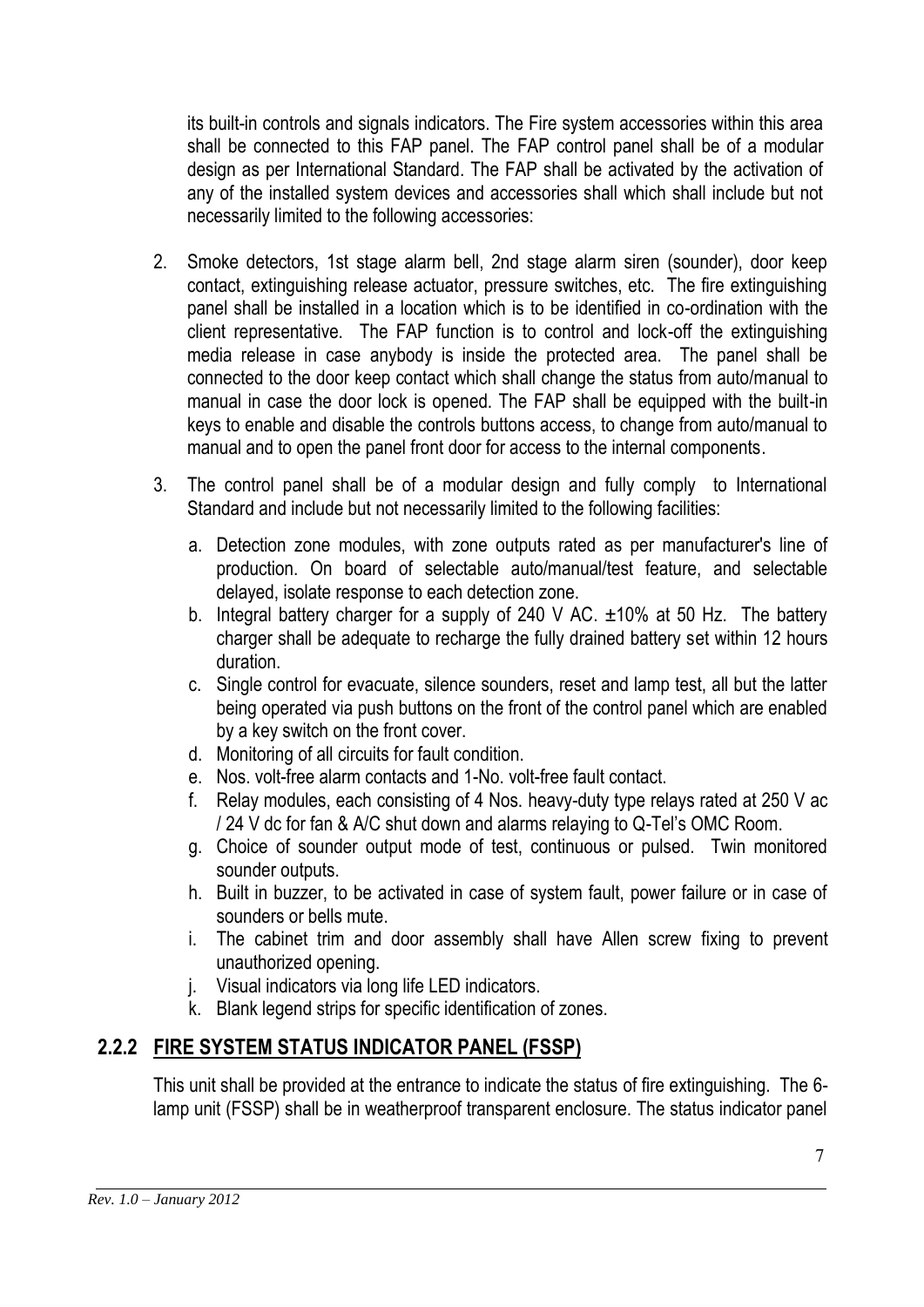(FSSP) shall be incorporating a set of **ultra bright and heavy-duty type LED's**. The LED's shall be adequate and suitable to operate on 24V DC.

## **2.2.3 OPTICAL SMOKE DETECTOR**

- 1. Optical smoke detectors shall operate on a two-wire circuit and shall meet the requirements International Standard wherever applicable.
- 2. Optical smoke detectors shall operate on photo-optical principle and shall consist of an asymmetrical sampling chamber, which shall allow easy entry for slow moving smoke whilst greatly reducing the possibility of unwanted alarms caused by dust contamination.
- 3. The detector shall be activated in case the percentage of smoke volume to the room volume is between 3-5%.

## **2.2.4 MANUAL FIRE ALARM CALL POINTS**

- 1. Manual call point shall be of the surface mounting type, suitable for 24 V dc operations and shall be of the open circuit / closed circuit break glass type, housed within modified polycarbonate oxide housing, with a plastic coated glass element and key operated test facility with integral LED, as per International standard wherever applicable.
- 2. Manual fire alarm call points shall have two sets of contacts, one normally open and one normally closed.

#### **2.2.5 ALARM SOUNDERS**

#### **A. ALARM BELLS (FIRST STAGE ALARM)**

- 1. The alarm bell shall be 230mm (9 inches) diameter under dome type gong cover and shall be surface mounted for fixing on to a standard electrical conduit box (with pressed steel alloy gong and finished in red stove enamel paint) and suitable for 24 V dc operation.
- 2. The sound pressure decibel rating of the bell shall be at least 96 dB at 1 M distance.

#### **B. ALARM SIREN (2ND STAGE OR PRE-DISCHARGE ALARM)**

- 1. The sounder shall be a 24 V DC continuous rated electronic sounder designed to be mounted directly onto a standard electrical conduit box, with an easily selected choice of distinctly different sounds, with a high sound output of 103 dB (A) at 1 meter distance.
- 2. The second stage sounder shall be activated only if it receives the signal from the fireextinguishing panel and the door of the related area is closed.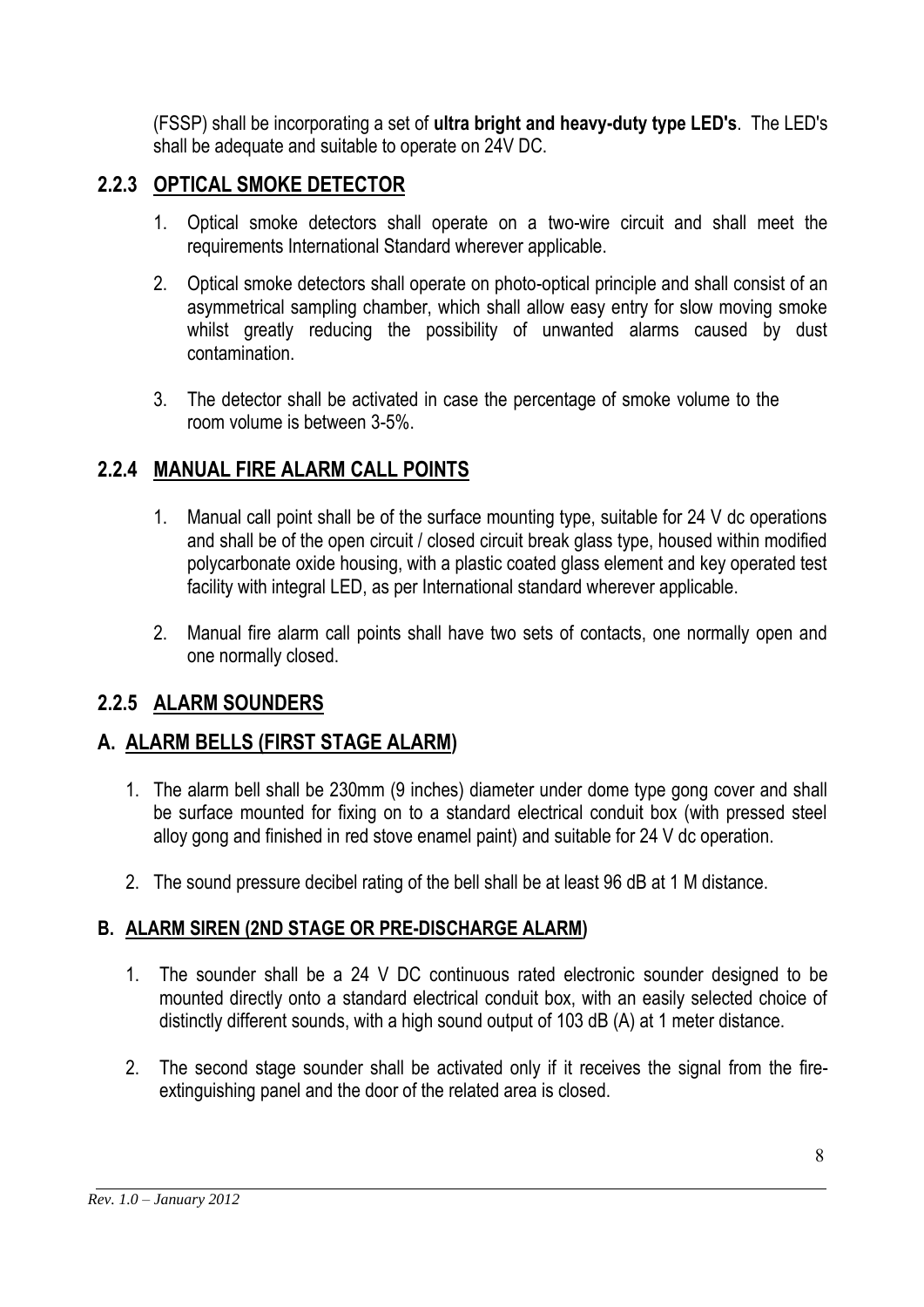## **2.2.6 Door lock assembly (Dead lock type) / Door Keep Contact**

- 1. The door lock assembly and / or door keep contact shall consist of door mounted lock incorporating an individual door handle to release the dead lock (latch) from the inner side of the door (inside the building or area), so as not to trap personnel inside the area.
- 2. The lock assembly shall also incorporate a micro switch to be fixed at the doorframe to operate and activate the fire extinguishing control panel to be changed from automatic mode to manual mode in case the door is opened by individuals.
- 3. The door lock assembly shall be provided to control automatic operation of fire extinguishing system and to provide remote indication at the (FSSP) unit related to the same area.
- 4. The door keep contact shall be of the heavy-duty type and of a suitable size to match the doorframe.
- 5. This key contact (micro switch) shall follow and comply to the description given elsewhere in this specification. The internal micro-switch shall be of 5A rating and shall have two contacts (NO contact and NC contact).
- 6. The door keep contact shall be provided for the main entrance door. The door keep contact shall be connected to the status indicating panel for Auto/manual operation of the system. Signals from door keep contacts shall be connected to Q-Tel Alarm junction box for extending the signals to the monitoring station.

## **2.2.7 FIRE ALARM WARNING LIGHTS (XENON FLASHER)**

- 1. The fire alarm warning lights shall be a surface mounted xenon flashing beacon, featuring a fully sealed all solid state driver.
- 2. The unit shall be constructed from white polycarbonate or ABS, with red polycarbonate dome and fully weatherproofed to IP 54.
- 3. Power consumption should not exceed 3 watts at 24 V dc and shall be continuously rated with a flash rate of approximately 1 Hz. The Xenon flasher unit shall be activated only in case the fire suppression agent has been released.

## **2.2.8 ACTUATING CONTROLS / ELECTRICAL SOLENOID**

- 1. The solenoid valve shall be specially designed for use with the proposed extinguishing media. The valve shall be normally closed, and opens upon electrical energy being supplied, thus relieving the pressure above the main piston to atmosphere and causing the container valve to open.
- 2. The detachable solenoid valve shall be fitted with a swivel union nut for mechanical connection to and from the cylinder valves which have a solenoid valve connection port with built in check valve. Electrical connection shall be made using flexible conduit to allow convenient removal of the solenoid valve from the attachment to the cylinder valve when the cylinder is serviced or recharged. Necessary safety precautions are to be taken into consideration not to allow the gas to be released while servicing the extinguishing container or refilling the same.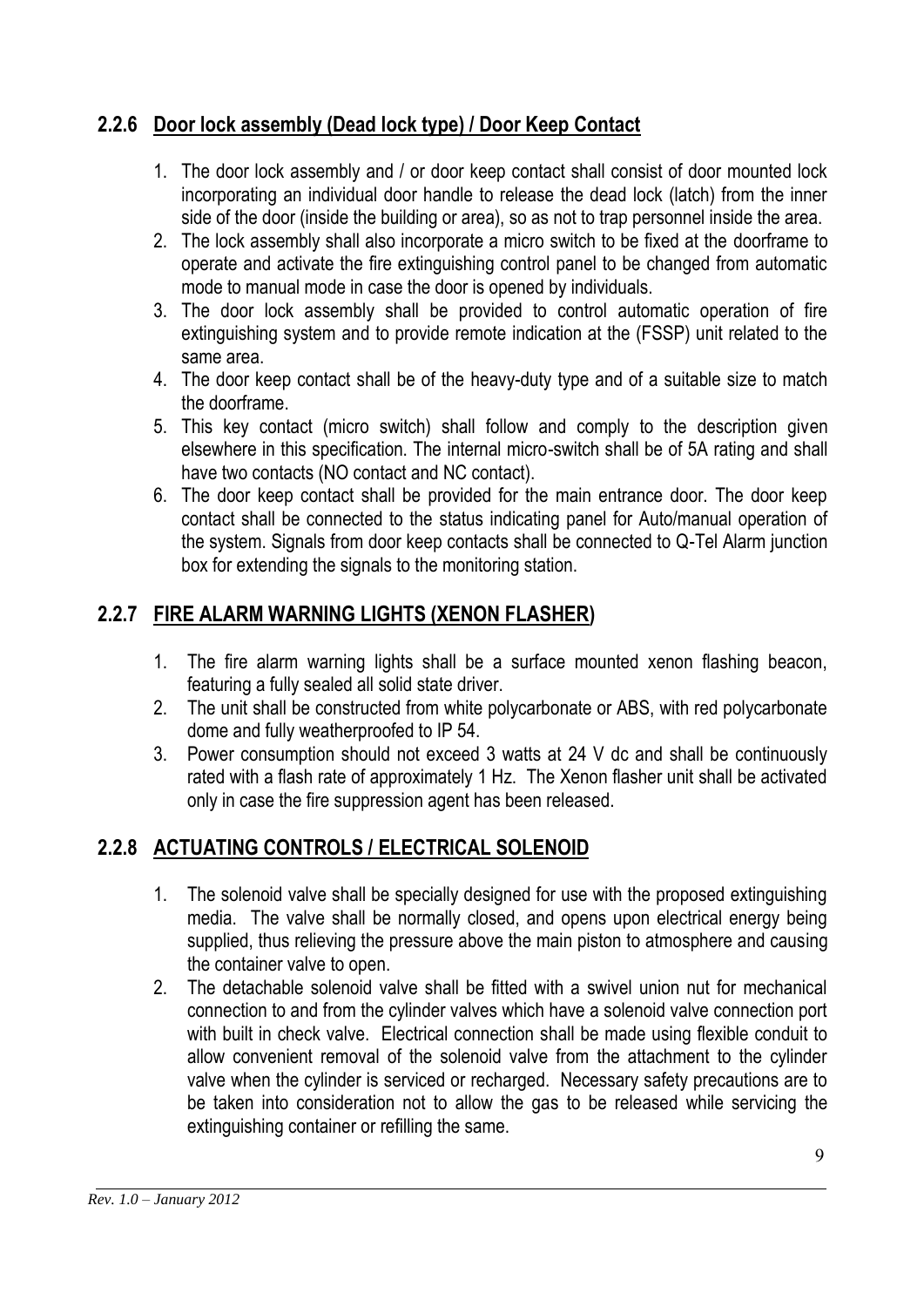- 3. The release solenoid shall be connected to the fire extinguishing panel (FEP) and control equipment compatible with and listed by UL and FM for the use with the proposed fire extinguishing systems. The entire electrical system shall be under constant supervision.
- 4. The automatic actuation of the extinguishing system shall be accompanied by activating two separate zones of detectors (cross-zoning) in order to eliminate fire extinguishing release actuation by a transient condition which may cause a single detector to operate or by false alarming case.
- 5. Any break in the solenoid circuit will result in fault signal at FAP. The FAP shall operate upon actuation of any of the following types of accessories of or combinations of:
	- Optical smoke detector (double knock from two different zones)
	- Manual call point.
	- Manual release provision at the SIP, where applicable.

#### **2.2.9 PRESSURE SWITCH**

- 1. The pressure switch shall be used to perform interlock function, such as sounding discharge alarms or shutting down electric motors or other equipment in case the extinguishing discharge is activated through the system piping. The setting of the pressure switch shall be as per the system manufacturer's/supplier's recommendations.
- 2. The pressure switch shall be pneumatically or electrically operated by the gas release action where applicable.
- 3. The pressure switch shall also be activating the Xenon flasher at the area entrance.

#### **2.2.10 FIRE FIGHTING AGENT(EXTINGUISHING GAS)**

- 1. The agent shall be a liquefied gas / chemical extinguishing that interferes with the combustion process by breaking the chain reaction which propagates fire and flame. The system covered by this specification is for the "Total Flood" type. The extinguishing media - which shall be stored in steel containers - shall be injected into the protected area in black steel pipe work and nozzles to establish an extinguishing concentration throughout the serviced area.
- 2. Extinguishing media shall be released within 8-10 seconds as per the International Standard in this aspect to make re-ignition unlikely takes place provided that the initial concentration is maintained for a short period, enough and adequate to suppress fire.
- 3. The extinguishing shall be super-pressurized with oxygen free nitrogen to certain precalculated pressure to provide quick discharge via the system pipe work nozzles. The operating temperature range shall be between 0°C to +54.4°C. The internal pressure of the agent container shall not be more than 25 bars at 22°C.
- 4. The proposed agent shall be zero ozone depletion as per Montreal protocol for the environment protection. The agent shall fully comply with NFPA-12 & NFPA-12A wherever applicable.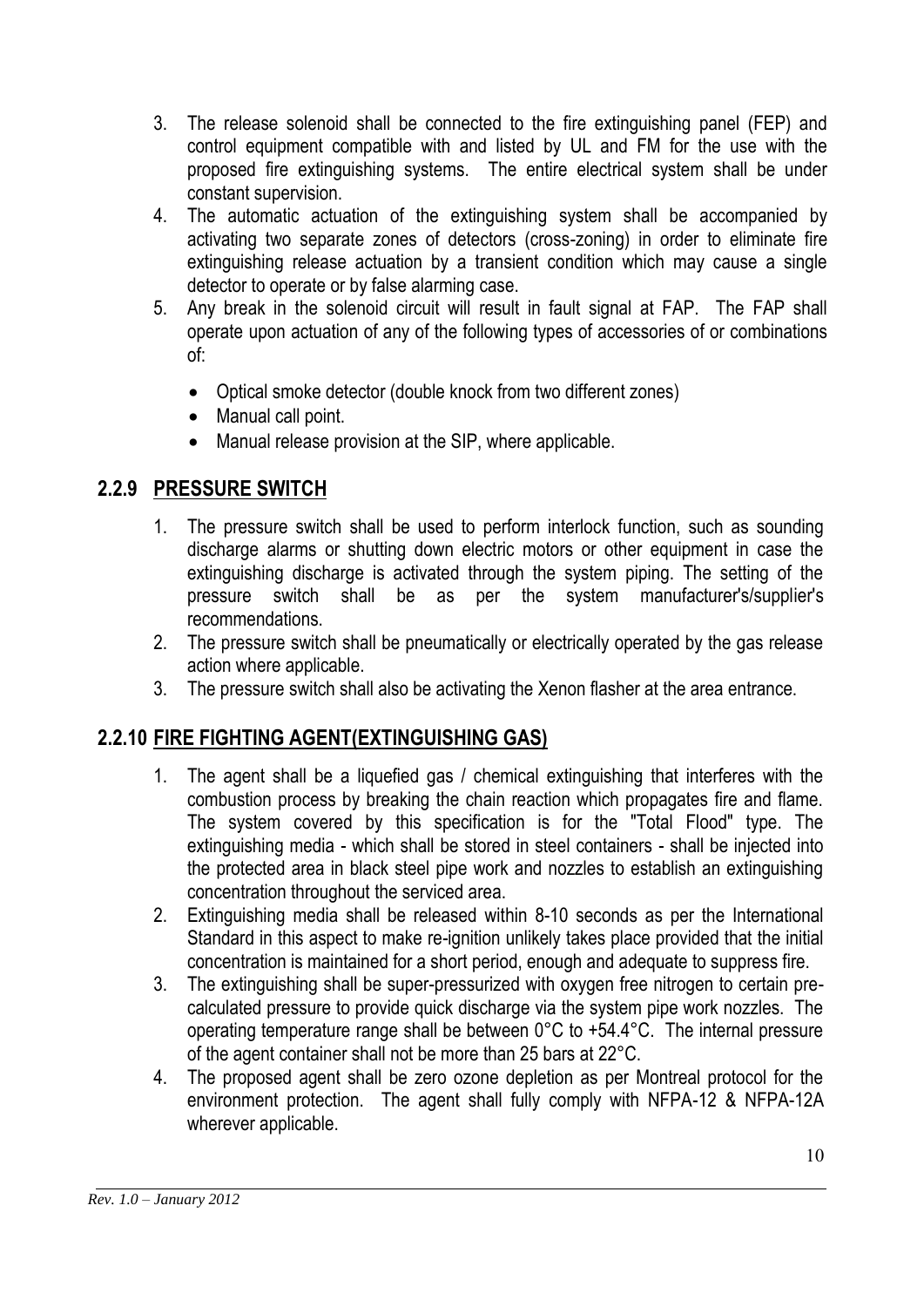## **2.2.11 CONTAINERS & VALVES**

- 1. The extinguishing agent shall be contained in one (or more) high strength steel alloy cylinders. Containers shall be manufactured, tested and marked in accordance with DOT standard 4 BW 500 and shall be fitted with 1" size valves, as applicable.
- 2. Valves shall be of the pressure seated type of a brass body, a stainless steel piston with seal and pressure releasing pilot check assembly and facilities for manual and / or electrical operated by solenoid valve. A safety disc assembly and a pressure gauge shall be included.
- 3. Actuation of the pilot check assembly or electric solenoid valve to relieve the pressure above the piston and to permit the piston to travel upwards, thus fully opening the value and permitting extinguishing agent to discharge through the outlet into the distribution pipe. Pipe work shall comply in all aspects with International Standard.

#### **2.2.12 DISCHARGE PIPE AND FITTINGS**

- 1. Black steel pipe work (to be painted in red as approved), heavy duty and galvanized malleable steel of 300 pound class fitting shall be used. For  $\frac{3}{4}$  or smaller pipe sized 150 pound class fittings may be acceptable. The pipes and fittings shall conform to schedule 40 in all aspects (diameter, material, wall thickness, etc.).
- 2. The discharge piping system must be balanced under the following circumstances, cases and conditions:
	- a. The actual pipe length from the container to each nozzle is equal to (within  $\pm$  10%) the longest pipe length.
	- b. The equivalent pipe length from the container to each nozzle is equal to (within  $±10%$ ).
	- c. The same number elbows are used in each branch.
	- d. The above mentioned factors and results are to be accurately calculated by the system supplier/manufacturer and to be submitted for the engineer's approval prior to order.

#### **2.2.13 DISCHARGE NOZZLES**

- 1. Nozzles type choice, coverage and locations shall be as per the system manufacturers/suppliers computer aided design calculation.
- 2. Sizes and location are to be determined according to the individual computer calculation to each area and to be submitted for engineers approval prior to order.
- 3. The discharge nozzle material shall be of brass.

#### **2.3 ANCILLARIES**

#### **2.3.1 WIRING AND CABLING OF FIRE SYSTEM**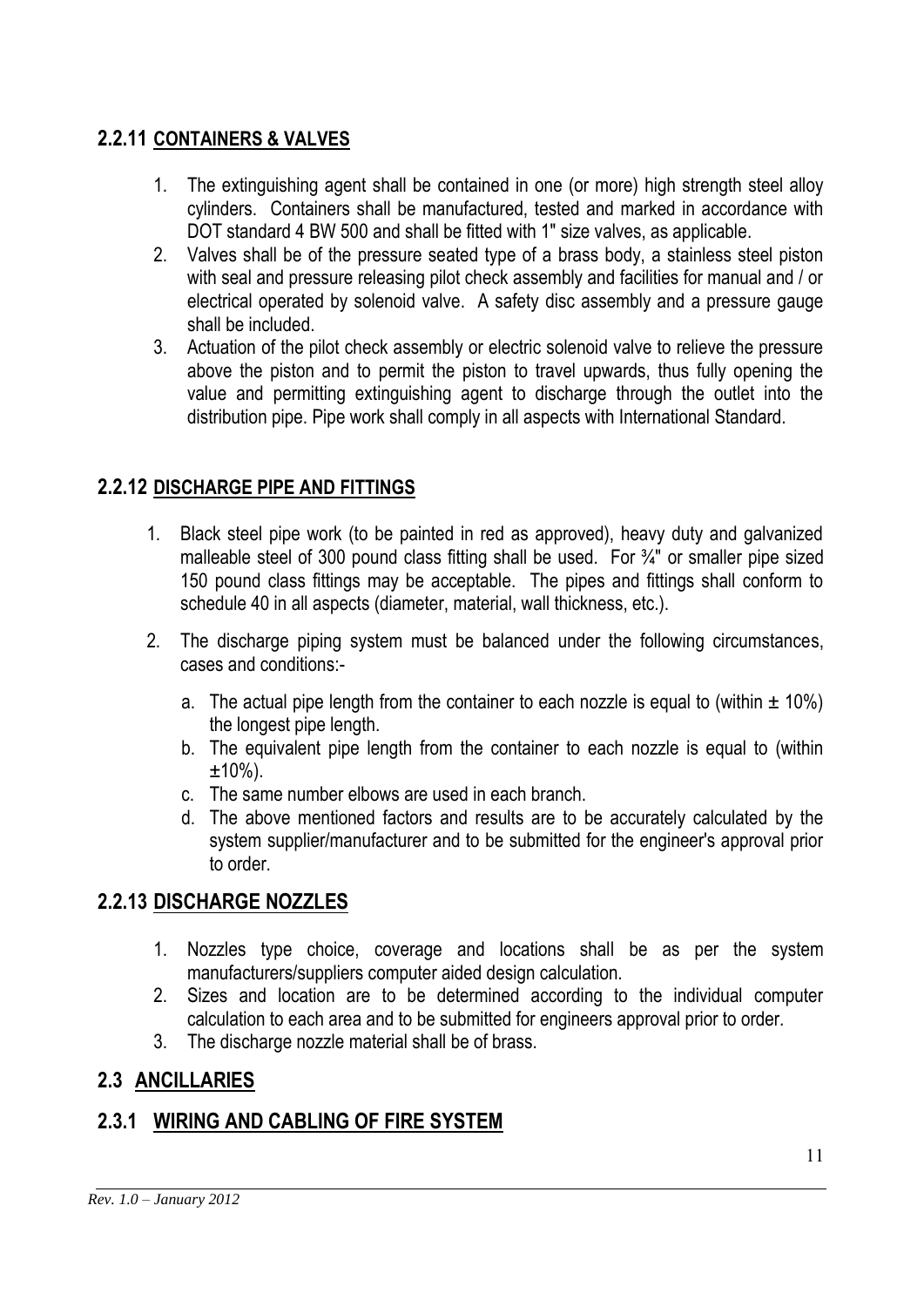- 1. The contractor shall supply and install the complete wiring required for the fire system integration. The supplied wiring and cabling shall be of the mineral insulated, PVC sheathed cables or Fire proof cables in trunking either single core or multi-core cables as applicable. The supplied and installed cabling shall comply in full to NFPA standard for mineral insulated cables and the termination shall comply International Standard for the cold screw on pot wedge type seals termination for the same.
- 2. The contractor shall recruit a specialized person to carry out such professional wiring and installation for such works. Sample of MICS cabling termination shall be submitted to the engineer for approval.
- 3. It has to be noted that all the cabling and wiring used for such installation shall be of medium duty type (400 - 750 volts) although it shall be used for 24v DC supply from the FAP as well as FEP. On completion of installation of MICS cables, the contractor shall carryout the insulation test (with 500v test instrument) as well as continuity test.

## **2.3.2 INTERLOCKING OF A/C UNITS.**

- 1. A/C units shall be interlocked to the fire alarm and fire fighting system to be shut down in case of fire incident.
- 2. The magnetic coil of the contactor shall be looped through a heavy duty relay inside the FAP (NC contact) which shall be of 10A rating to be activated via the fire alarm panel itself.
- 3. The relays shall be complete with its base and to have at least two contacts (NO and NC) volt -free contacts.

## **2.3.3 FLEXIBLE DISCHARGE HOSE**

- 1. A flexible discharge hose shall be used to connect the agent container valve to the system discharge piping. The allowable maximum and minimum pressure values shall comply with NFPA, and manufacturer's/suppliers' recommendation.
- 2. The flexible discharge hose shall be of steel reinforced flexible rubber hose of at least 50-mm diameter to match the cylinder valves and the discharge piping system diameter.
- 3. The flexible discharge hose shall be of adequate construction to withstand a release pressure of at least 20 bar or as per the computer-aided design, or as per the system supplier recommendations.

## **2.3.4 NOZZLE PROTECTIVE BLOW OFF CAPS**

1. Ploy vinyl chloride red colour blow off caps to protect the nozzle orifice from the entry of foreign matter shall be provided to each nozzle in the system. The PVC cap shall suit and match with the nozzle size and shape.

## **2.3.5 CONTAINER BRACKETING / FIXING**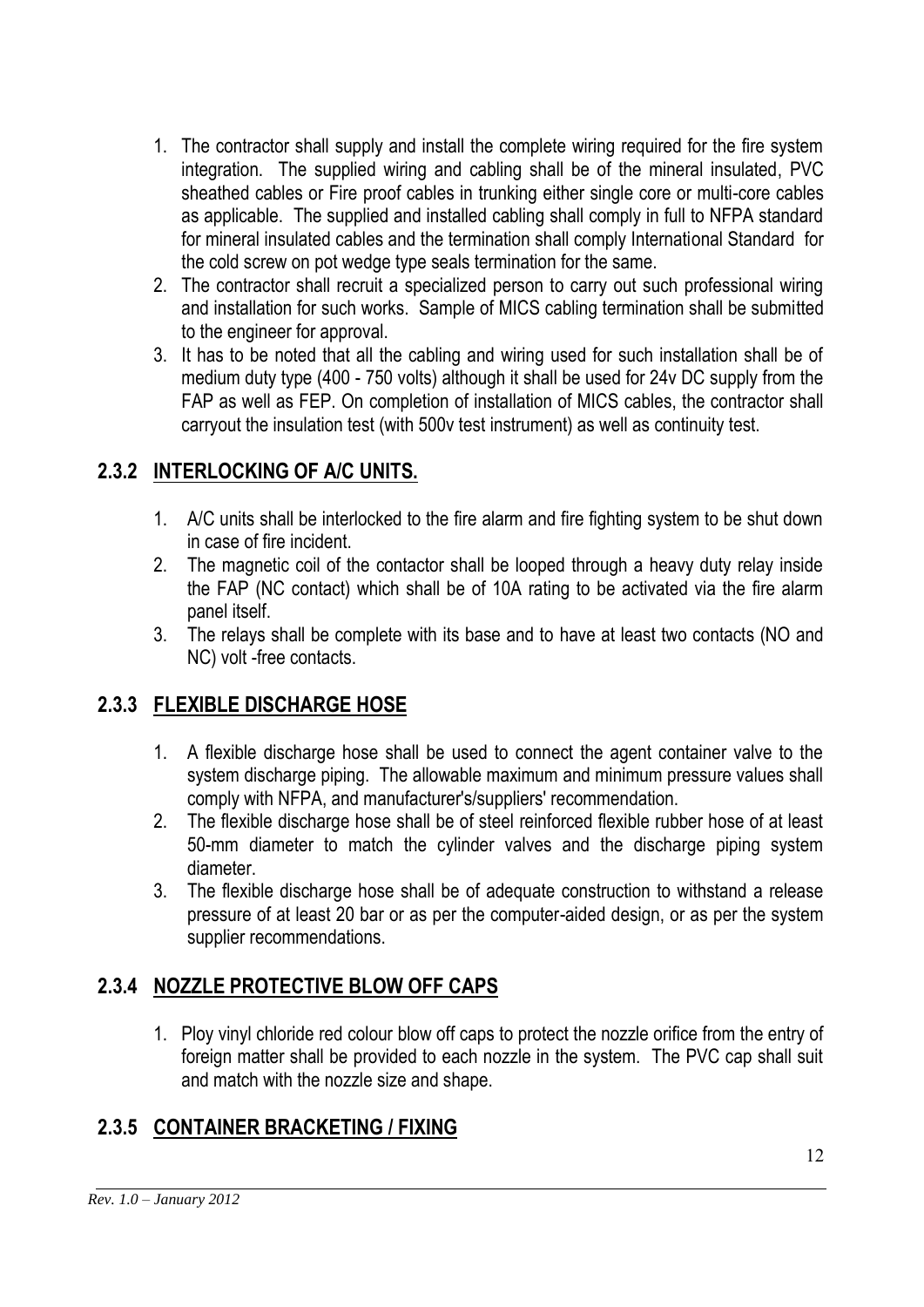- 1. Fire extinguishing media container(s) shall be normally mounted in the more usual upright position with the wall mounting bracket which shall consist of a mounting channel and a container strap.
- 2. The wall-mounting bracket shall be solidly fixed to the adjacent wall with the necessary steel channels and anchors to ensure that the cylinders shall not be moved from their place/location in case the gas is released.
- 3. The size of fixation bolts shall not be less than 8 mm Dia to withstand the release vibration.

## **2.4 SAFETY PRECAUTIONS / MEASURES**

## **2.4.1 AUDIBLE AND VISUAL ALARMS**

- 1. An audible evacuation alarm shall be provided within the risk area to sound prior to operation of the system. A visual indication shall be provided outside the protected area at the entrance.
- 2. Audible pre-discharge evacuation alarm shall be in the form of pre-discharge siren the visual alarm shall be in the form of Xenon flasher as s. The visual alarm (Xenon flasher) shall be activated only in case that the fire extinguishing gas/media is released.
- 3. In addition to the above, a status indicator panel shall be provided, supplied and installed adjacent to each area (preferably on the right hand side) at a level of 180 mm from the FFL. The status indicator panel (SIP) shall be integrated with built in long life ultra bright LED's to indicate the status of the system (Auto/manual, manual and gas release). The LED's colour shall be as follow:-
	- Manual Green
	- Auto/manual Yellow/amber
	- Gas release Red

#### **2.4.2 WARNING LABELS**

- 1. Warning labels/signs shall be prominently displayed at the entrances to the area protected by the fire extinguishing media as well as the main entrance door to the building itself.
- 2. The warning labels/signs shall be type written on self adhesive stickers and to be in double languages (Arabic/English). Samples to be submitted for the Engineer's approval.

## **2.4.3 Structural Openings Closing / Sealant**

1. The contractor shall close all cable entry openings between the battery room, equipment room and MDF with a fire resistant material of at lest 1.5 Hr. fire rating in order to avoid the fire and/or gas escaping through the openings in the event of fire and during extinguishing process.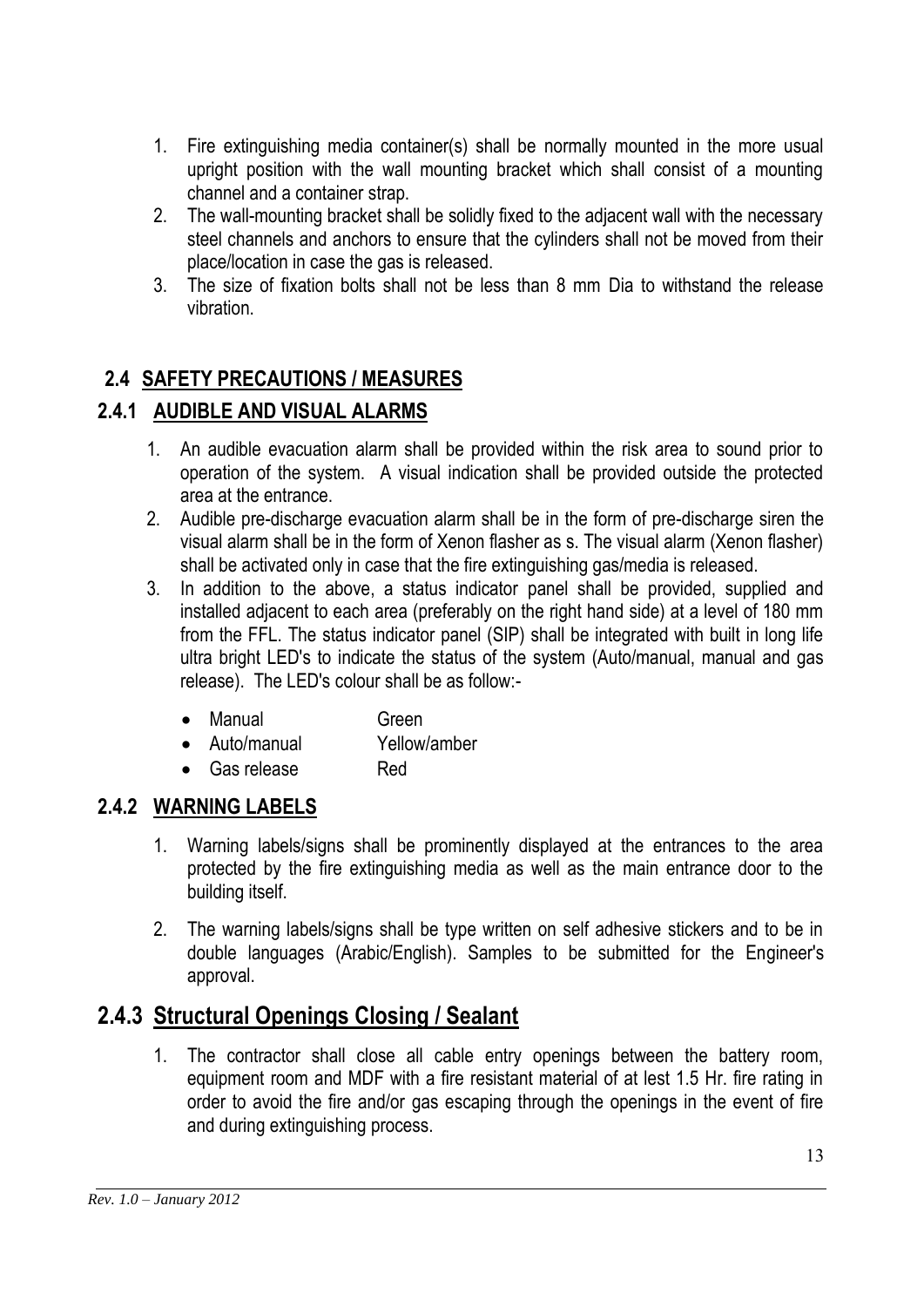2. The specification and technical detail for such material shall be as indicated in the respective specification clause.

#### **2.4.4 Fire Prevention Materials**

- 1. Fire prevention materials shall be provided in all services openings for PVC ducts, extinguishing pipes and cables either through walls or floor slabs to provide complete isolation of each and every area within the building. The fire prevention material shall be of materials approved by the engineer prior to order, and to be able to withstand 1.5 hours of fire prevention as well as to prevent smoke spreading within the different area.
- 2. The fire prevention material shall be similar to the following or equivalent and approved:-

Intumex - Intumex L, KS-2 or KS-3.

Nulfire System "B-90" or Nulfire System - B "Bags".

3. The prevention materials shall be submitted for the engineer's approval prior to any order is placed.

#### **2.4.5 LABELING**

- 1. All equipment like status indicator panel (SIP) extinguishing containers, Fire System panel (FAP), pressure switch etc. shall be fitted with external labels made of rectangular pieces of ivorine, perspex or laminate. The character shall be reverse engraved, coloured black against white background with beveled edges and fixed by means of 3 mm chrome bolts/screws nuts and washers, or stuck with necessary glue to each and every item.
- 2. Details of proposed labels to be submitted to the Engineer at the same time as the project submittals are submitted for approval.
- 3. The contractor shall include for the provision of an approved metal plate of fire accident instruction sheet in each of the sites both in Arabic and English.
- 4. The supplied system shall be complete with an appropriate zonal chart clearly detailing the following:
	- Area number
	- Accessory number
	- Zone number
	- Cylinder size/capacity
	- Extinguishing release nozzle size.
	- Extinguishing release pipe sizes.

#### **2.5 SYSTEM TESTING AND COMMISSIONING**

1. The contractor on completion of the installations shall perform testing and commissioning to be whole electrical installations in this job as per International Standard where applicable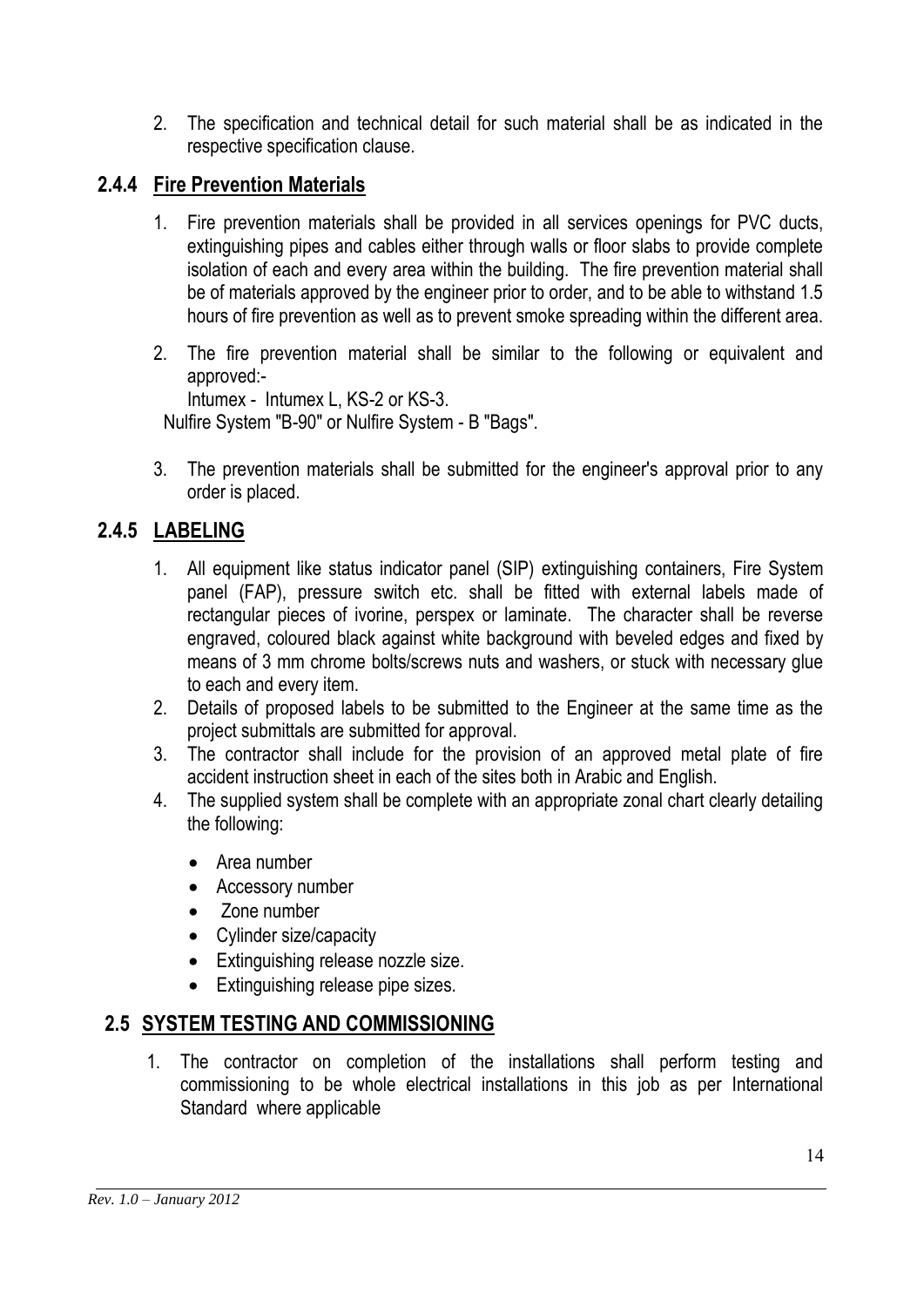- 2. The full installation shall be tested and commissioned by a specialist Engineer. A minimum of two testing/commissioning visits shall be allowed for the step by step testing of the installations
- 3. A full test of all system components and functions shall be performed by the installation contractor and supplier's specialist in the presence of the engineer. This test shall include testing all detectors, manual controls, abort controls, audible and visual indicators, and auxiliary functions.
- 4. The following tests shall be carried out in accordance with the regulations of KHARMAA and shall include, but not necessarily be limited to the following tests:
	- a. Wires and cables continuity test, recorded and tabulated.
	- b. Insulation resistance tests, core to core and core to shield on all circuits and equipment, using 500 volt megger. The megger reading shall be not less than one Mega ohm.
	- c. Operational tests of all apparatus, smoke detectors, manual call points, bells, sirens, indication LED's control panel, etc.
	- d. Earth continuity tests: not more than one ohm
	- e. Operation and response tests of the fire fighting system, including the timing of the pre-discharge siren and the gas release timing, solenoid valve actuator, etc.
	- f. Polarity test for all accessories.
	- g. Operation tests for A/C shut down facility.
	- h. Operational test for Q-Tel remote alarming facility to Q-Tel central OMC room at Doha.
- 5. The system piping shall be prepared for testing with test pressure equivalent to 150% of the extinguishing media release pressure. The pressure test shall be carried out by nitrogen gas at 25 bars at least for a minimum of 1.0 hour duration.
- 6. The test shall not include discharge of the fire extinguishing media.

## **2.6 SUNDRIES**

#### **2.6.1 SUBMITTALS**

- 1. The contractor shall formally submit within one week time each and every material and item he intends to use to be installed, for the engineer's approval prior to order.
- 2. Each submittal shall be triplicate, numbered, dated, and accompanied by manufacturer's catalogues clearly marked and indicating the actual item to be used.

## **2.6.2 WORKSHOP DRAWING**

1. The contractor shall be responsible for any discrepancies, errors or omission in the drawings and other particulars supplied by him whether such drawings and other particulars have been approved by the Engineer or not.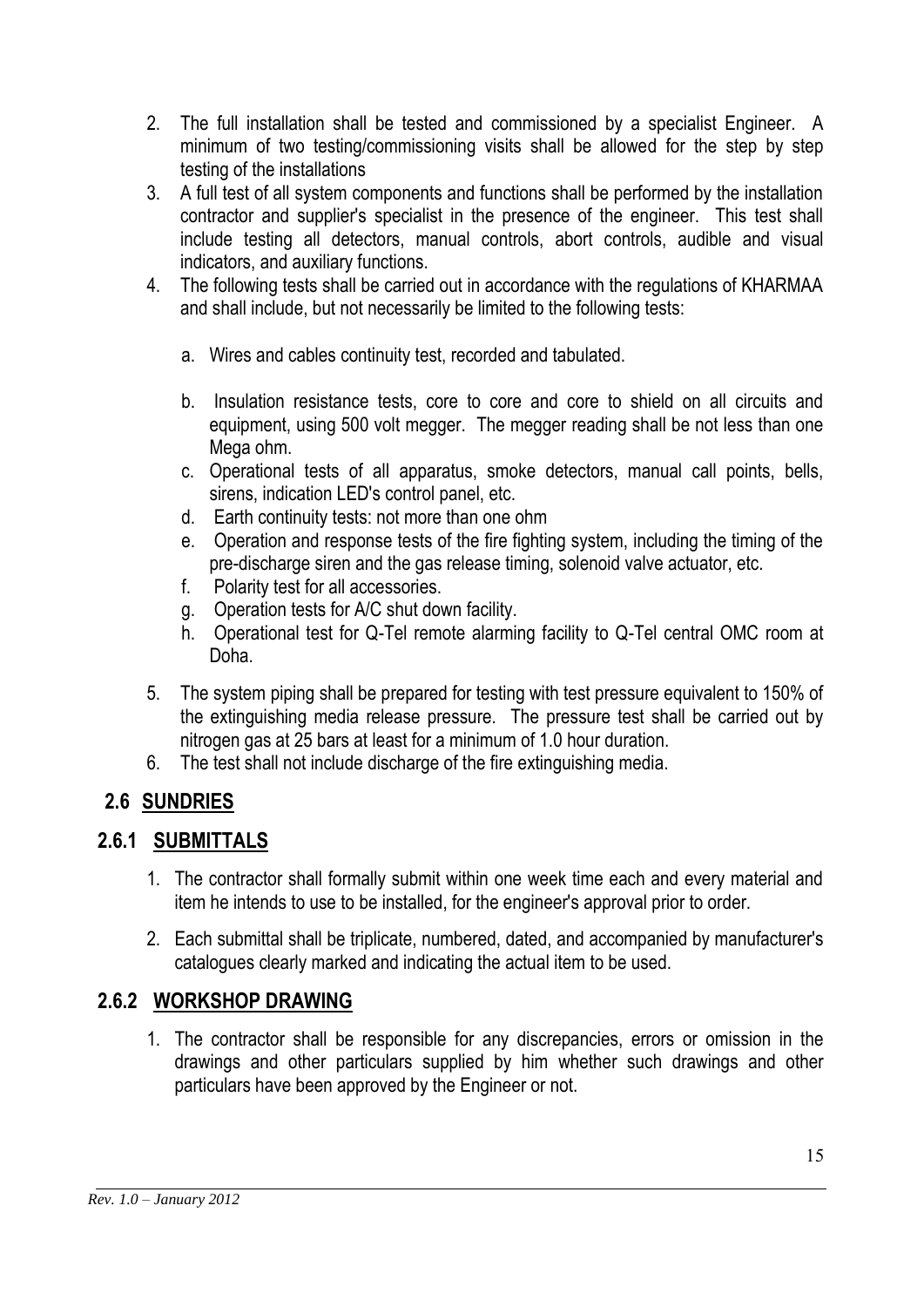- 2. The contractor shall prepare and submit for approval detailed workshop drawing for all equipment or distribution services. Such drawings will include:
	- The physical dimensions of the equipment and its operating weight.
	- Position of controls, control panels, control accessories, etc.
	- Detailed wiring diagrams of all electrical and control systems.
	- Detailed detectors, nozzle and other services co-ordinated ceiling layout.
	- Detailed conduit and cable route with high levels.
	- Any other drawing found necessary or requested by the Engineer

## **2.6.3 MANUAL OF OPERATION (AS-BUILT MANUAL)**

- 1. Documents forming the manual of operation and maintenance shall be bound into a single or a set of specific documents. The size should be DIN A4 at least.
- 2. On completion of the installation, the contractor shall submit 2 copies of the draft documents for final approval of the Engineer. Upon approval, the contractor shall submit 3 copies of the manual of operation before issue of the Completion Certificate. An additional set of originals including reproducible drawing negatives shall be submitted as a part of the As-built documentation/operation and maintenance manual. (All drawings shall be produced using AutoCAD System (CAD v 2000).
- 3. The as-built manual shall incorporate and include but not necessarily limited to the following set of documentation:
	- a. Complete list of all items, equipment, controls and accessories as actually supplied and installed including serial numbers and all name plate details and suppliers.
	- b. Set of "as-built Drawings".
	- c. Set of manufactures catalogues, wiring diagrams and installation drawings relevant only to the particular items of equipment concerned.
	- d. Manufacturer's printed spare parts list for all items and equipment.
	- e. Planned Preventive Maintenance requirements at monthly and yearly intervals with maintenance procedure for all plants and equipment.
	- f. Planned Preventive maintenance schedule during the 400 days maintenance period.
	- g. Written instruction charts in both Arabic and English language as to the method of operation of the equipment and the routine maintenance work. One copy of such instruction charts shall be framed and fixed to the wall of each of the Q-Tel units.
	- h. Test certificates, readings and results, tabulated.
	- i. Any other information required by the Engineer.

## **2.6.4 LOCATION PLAN**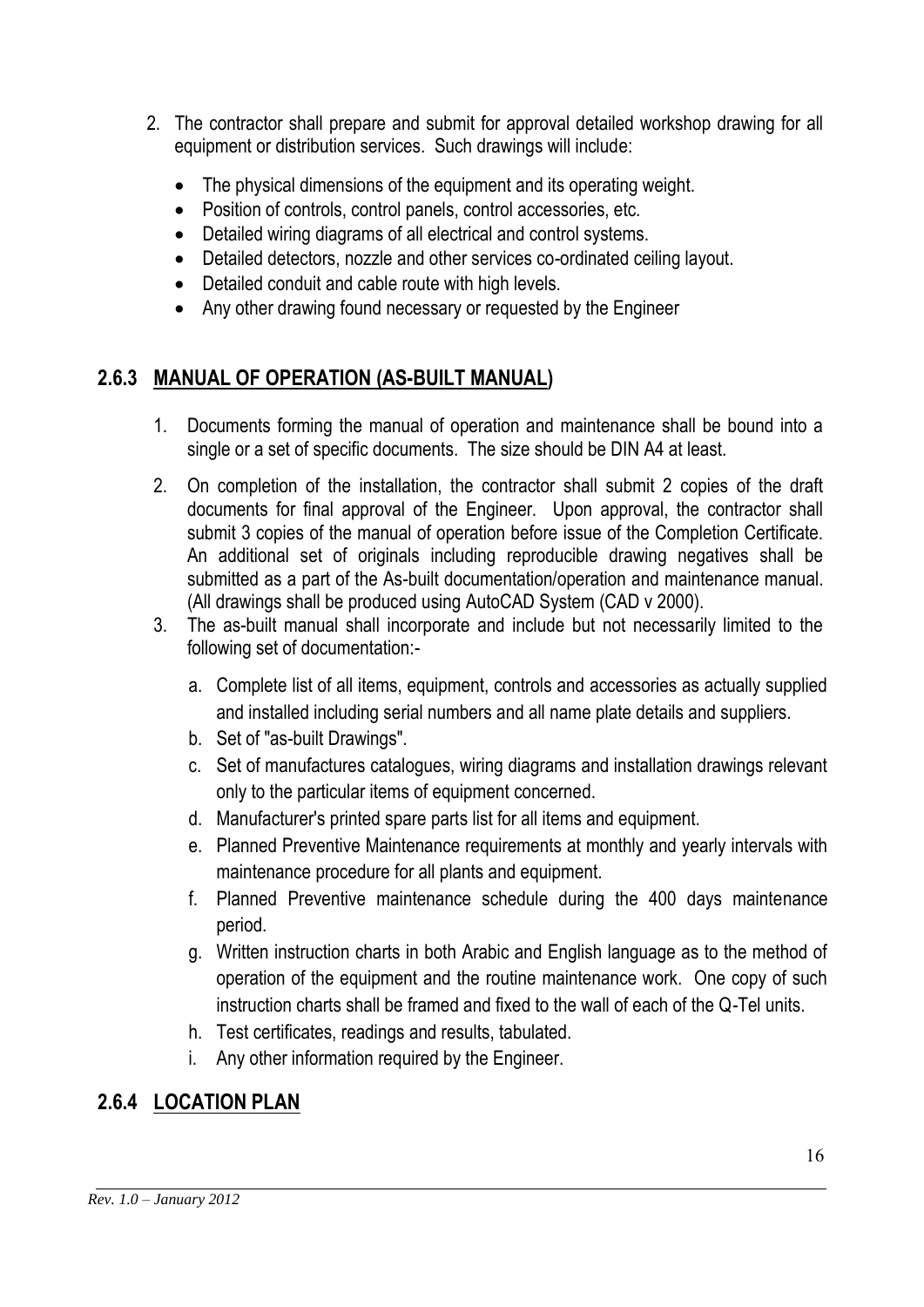- 1. Adjacent to the Fire System Control Panel (FAP), a "Location Plan" shall be provided, showing layout of the area and fire zones with marking of detectors in block diagram. The location map shall be 1:50 scale; and shall be made of Trafolite, 2 mm thick, with white background and red lines and letters.
- 2. The location plan shall be framed with minimum profiles and fixed onto wall adjacent to fire alarm panel, or as instructed by the Engineer.
- 3. A set of safety instructions and security procedures, all as instructed by the Engineer during the course of execution shall be hanged adjacent to the zonal chart. All identifications and instructions shall be in Arabic and English.

## **2.6.5 PLANNED PREVENTIVE MAINTENANCE (PPM)**

- 1. During the 400 days maintenance period the contractor shall carry out preventive routine maintenance of the installed fire systems on quarterly basis. The 400 days maintenance period shall commence immediately after the successful testing and commissioning of the installed fire systems. The preventive routine maintenance shall be carried out as follows:
	- a. Removal of the system detector cleaning and reinstalling them in place.
	- b. Cleaning of the break glass units/manual call points.
	- c. Cleaning of the bells and sirens.
	- d. Cleaning of the FAP, FEP as well as SIP.
	- e. Cleaning of the cylinder heads/actuators.
	- f. Activation of the fault incidents and check the consequential actions (without any extinguishing release).
	- g. Cleaning of stand-by batteries with its termination.
	- h. Measuring the charging voltage as well as the charging currents of the built in battery chargers.
- 2. All the above mentioned actions shall be carried out in the attendance of the engineer's representative.
- 3. The planned preventive Maintenance (PPM) visits shall be logged in a custom made table. The PPM tables shall be hanged inside the main fire alarm panel and shall be filled by the contractor's representative/maintenance technician and shall be duly signed by him as well as the engineer's representative.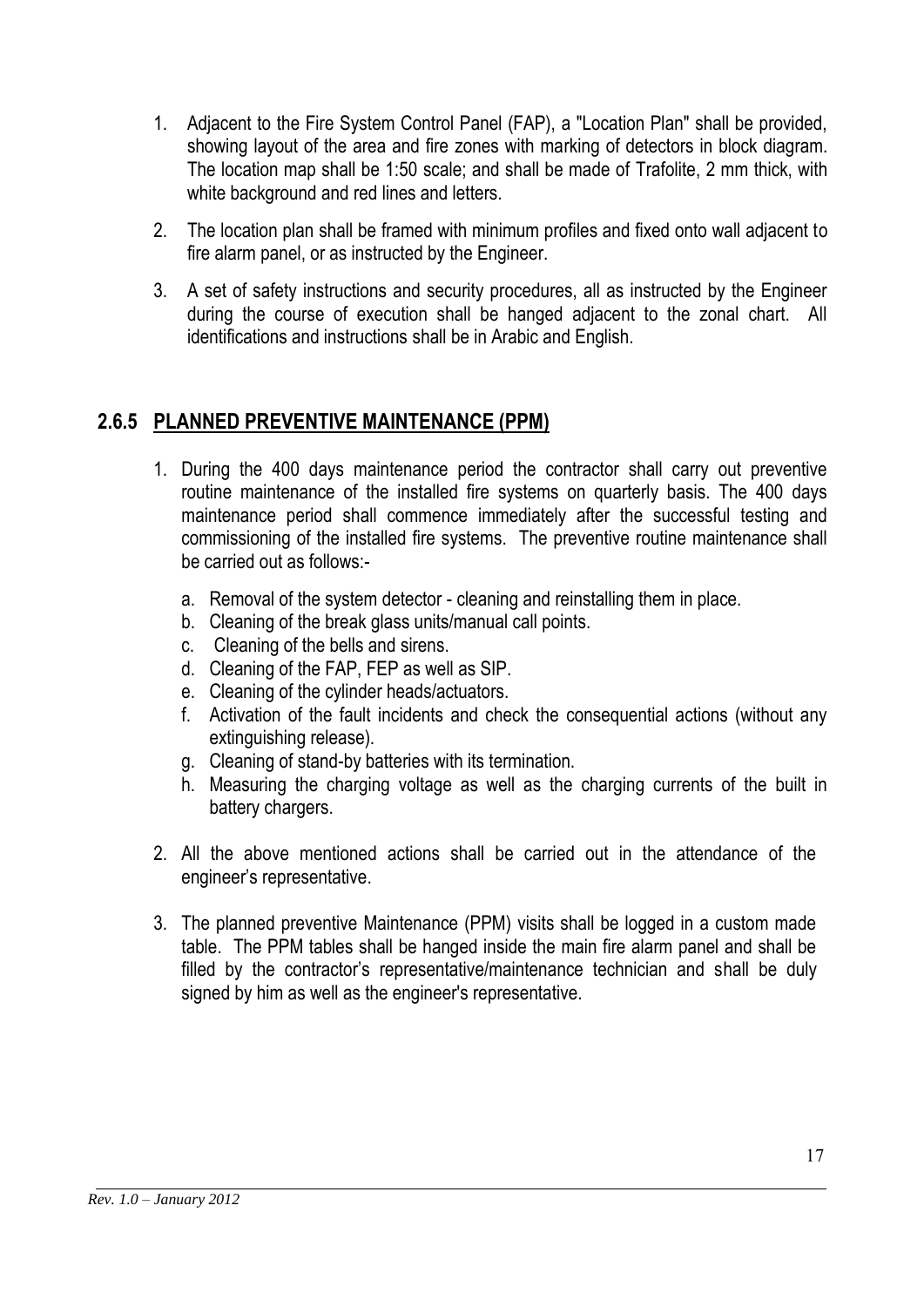## **SCHEDULE OF RECOMMENDED MANUFACTURERS**

| $\mathbf 1$ | Cables (single or multi core)                                     | <b>BICC</b>           | UK           |
|-------------|-------------------------------------------------------------------|-----------------------|--------------|
|             |                                                                   | Pirelli               | UK           |
|             |                                                                   | or equal and approved |              |
|             |                                                                   |                       |              |
| 2.          | Labels and markers                                                | <b>BICC</b>           | <b>UK</b>    |
|             |                                                                   | Kirtchly              | <b>UK</b>    |
|             |                                                                   | or equal and approved |              |
|             |                                                                   |                       |              |
| 3.          | FIRE SYSTEM (Fire Alarm & Fire Fighting)                          | Chubb                 | <b>UK</b>    |
|             |                                                                   | Kidde                 | <b>UK</b>    |
|             |                                                                   | <b>Notifier</b>       | US/UK        |
|             |                                                                   | <b>FIKE</b>           | <b>US</b>    |
|             |                                                                   | Thorn                 | UK           |
|             |                                                                   | Gent                  | UK           |
|             |                                                                   | or equal and approved |              |
|             |                                                                   |                       |              |
| 4.          | Fire<br>&<br>Suppression<br>System<br><b>Pipes</b><br>Accessories | Nippon                | <b>JAPAN</b> |
|             |                                                                   | or equal and approved |              |
|             |                                                                   |                       |              |
| 5.          | <b>Fire Resistant Materials</b>                                   | Intumex               | UK           |
|             |                                                                   | <b>Nullfire</b>       | UK           |
|             |                                                                   | or equal and approved |              |
|             |                                                                   |                       |              |
|             |                                                                   |                       |              |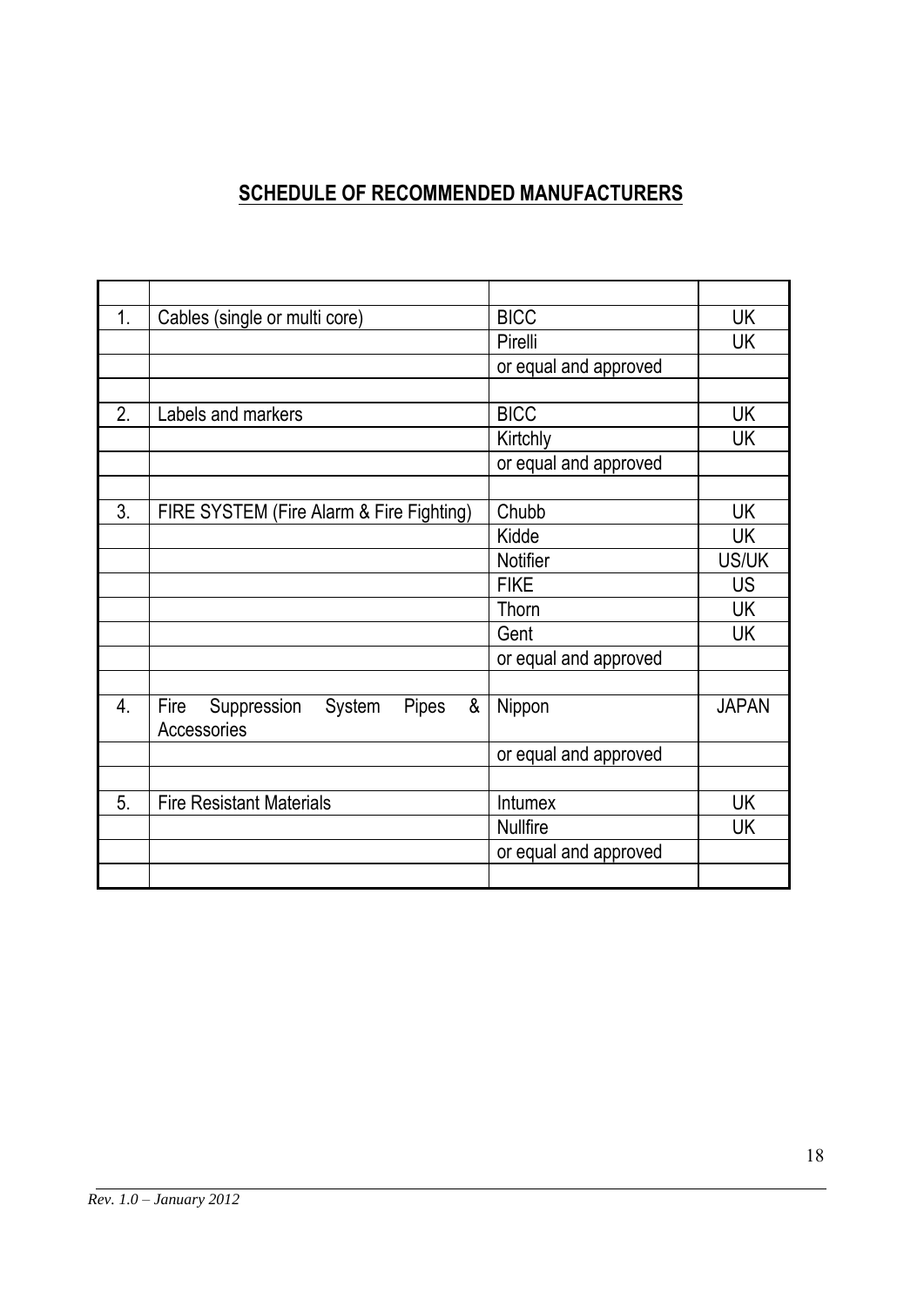## *Section 3*

## **Standard Detailed A/C Specifications for a Telecom Room Air-conditioning Requirements**

#### **1.0GENERAL SPECIFICATIONS**

#### **THE SUPPLIER SHALL SUPPLY INSTALL AND COMMISSION, 2 NOS. SPLIT TYPE AIR CONDITIONERS (FLOOR STANDING UNIT) OF SUFFICIENT CAPACITY FOR THE ROOM AREA AND THE EQUIPMENTS.**

#### **1.1 SCOPE OF WORK**

2 Nos. of split air-conditioning units (Floor Standing Type) shall be installed at the Telecom Room; one unit as duty and one as standby with Auto-changeover control panel fitted inside the room. The Panel will allow 1 unit to be selected as duty unit & 1 Unit to be selected as standby with automatic changeover to standby on high room temperature and must include standard run and fail lamps, a pair of no-volts contacts for remote Alarm and the ability to shutdown the complete Air conditioning system on receipt of a signal from the fire alarm system. The high limit thermostat to be located local to the equipment fitted in the room as required.

The Air-conditioning work shall include all necessary electrical control wiring and civil works. Concrete plinth for outdoors condensing units and condensate drainage will be identified by the engineer as per site conditions and wall openings.

Each system shall consist of units from the proprietary range of standards equipment by a recognized manufacturer. The matching performances of the outdoor and indoor units shall be guaranteed by manufacturer. Each system shall include all interconnecting (Refrigeration-Grade) Copper pipes between the indoor and outdoor units.

The indoor A/C units shall be of floor standing on the steel stand (Upright) with top Horizontal airflow and adjustable louvers. Refrigerant pipe run inside the room shall be through PVC trunking.

Outdoor condensing units shall be installed either on Concrete Plinth, refrigerant pipe work between indoor and outdoor units with all control wiring shall run through GI Trunking on the outside wall.

Due to the limited available space in the equipment room, the dimensions of the indoor units shall not exceed more that which are specified below: -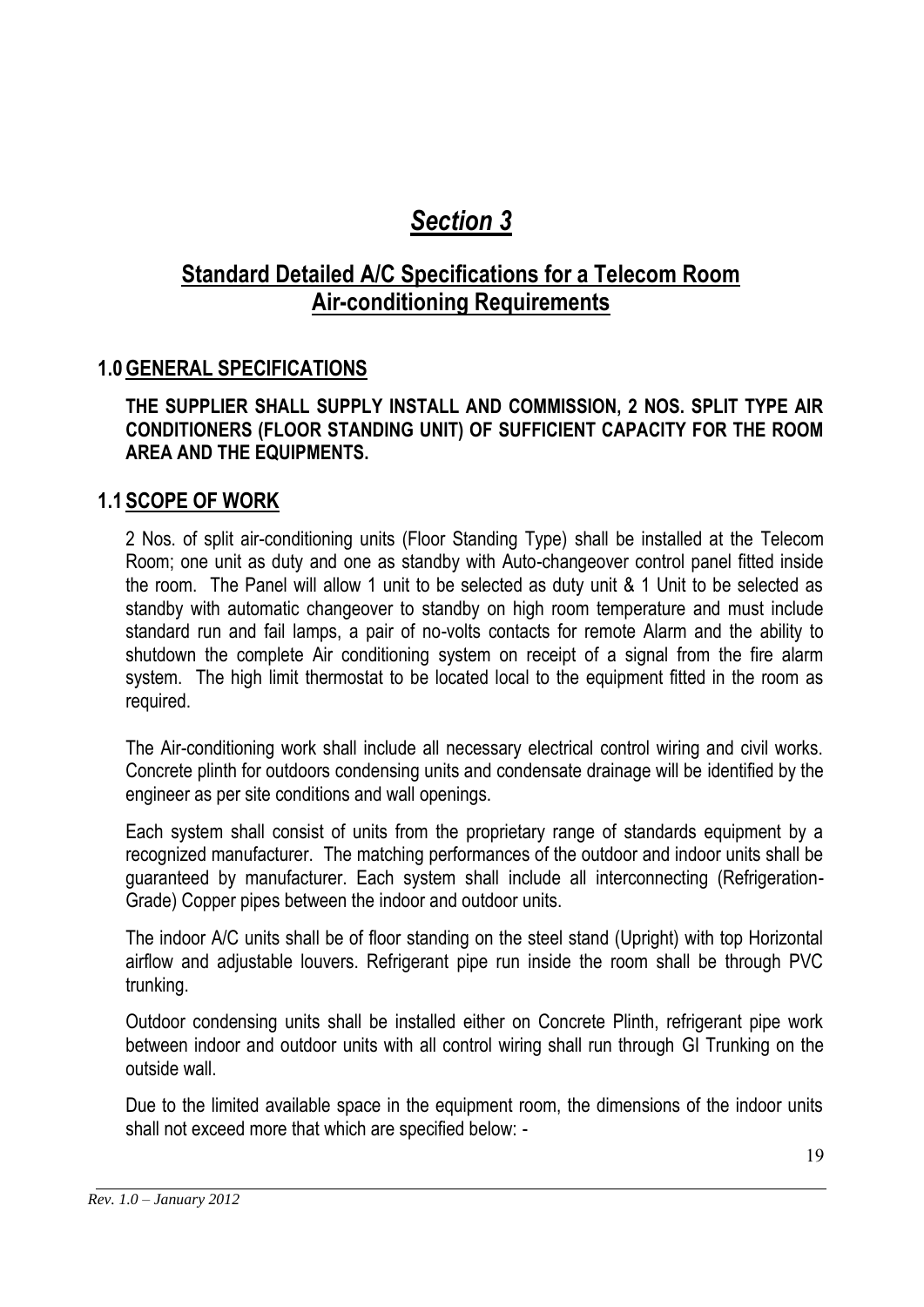- Height 2000 mm
- $\bullet$  Width 1200 mm
- Depth 600 mm

Site visit must be arranged in order to determine the exact location of A/C indoor and outdoor units, installation routing of refrigerant piping, drainage, electrical control wiring etc., for each site.

#### **2.0 SPECIFICATION**

#### **2.1OUTDOOR CONDENSING UNIT**

The outdoor unit shall comprise a ONE-PIECE Air-cooled condensing unit. The unit shall have been designed to operate in ambient temperatures of up to 50ºC.

The framework and casing shall be of galvanized steel with a baked enamel, synthetic resin paint or plastic.

The Compressor shall be a hermetically sealed Reciprocating or Scroll type only, mounted on vibration Isolators.

The compressor motor shall be suction gas cooled and shall have thermal overload protection.

The air-cooled condenser coil shall be constructed from seamless copper tubes with mechanically bonded aluminum fins, pressure tested to a minimum of 1.5 times the maximum working pressure. The coil shall be factory cleaned and dehydrated.

The condenser fan shall be of the direct driven propeller type, with a steel wire safety guard and permanently lubricated bearings.

Each outdoor unit shall be provided with its own control panel and its own pre-wired power and control systems, electrical components shall be built in during manufacture. Control panel shall be weatherproof. The electrical supply to the outdoor unit shall be 415 Volts, Three Phase 50 Hz.

#### **2.2 INDOOR FAN COIL UNIT**

The indoor unit shall be floor standing on the steel stand with top horizontal airflow. The air louvers shall be adjustable type for changing air direction.

The cabinet shall be constructed from galvanized steel with baked enamel or synthetic resin paint finish. Internal cabinet surfaces shall be insulated with mat-faced fiberglass (or equivalent) having a minimum thickness of 25mm. Each unit shall contain a permanent washable air filter.

The cooling coil shall be constructed from seamless copper tubes with mechanically bonded aluminum fins. The coil shall be fed by a liquid distributor with expansion valve and the entire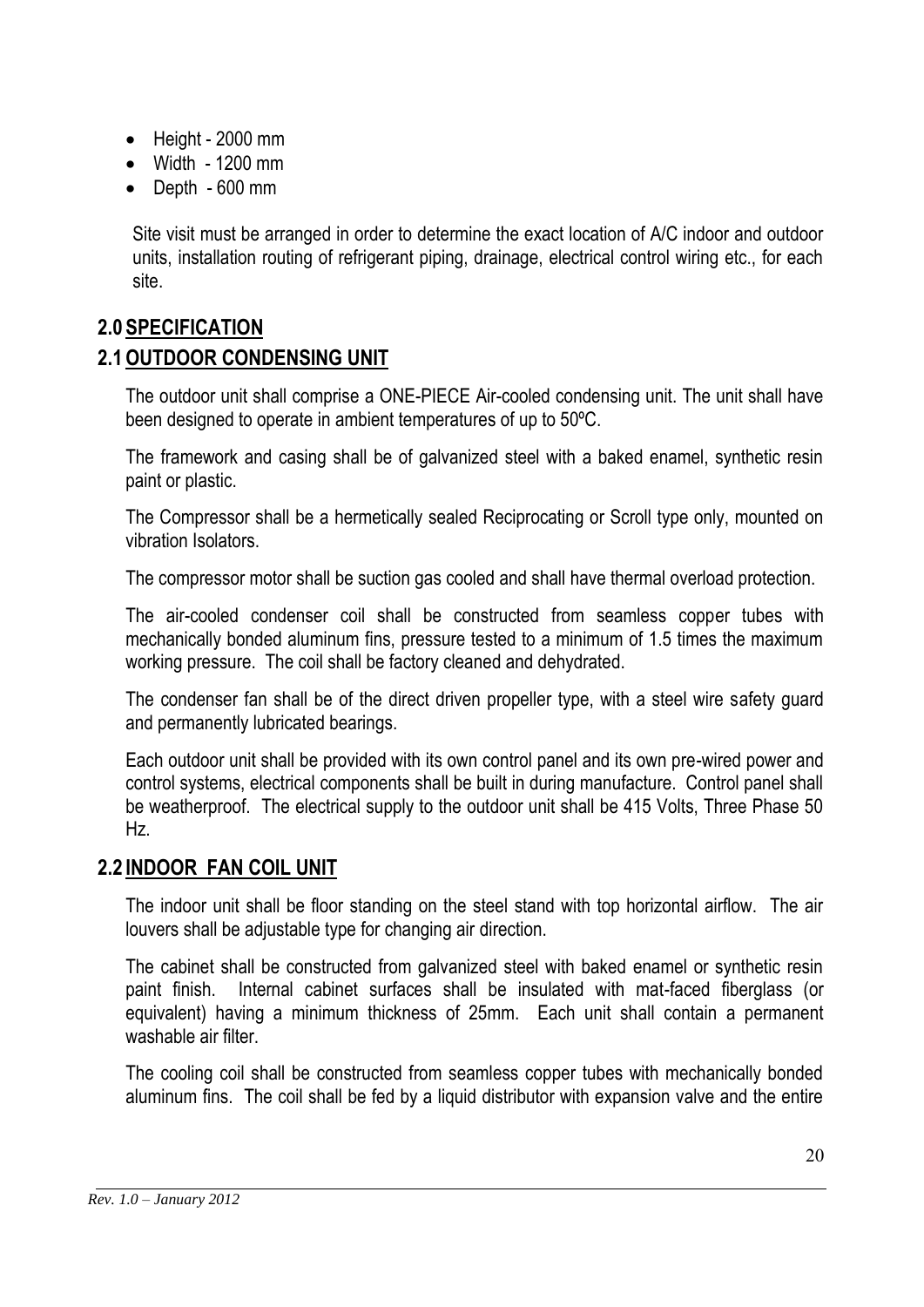assembly shall be pressure tested to 1550 kpa. The coil shall be factory cleaned and dehydrated.

Each unit shall be provided with a drain pan, which shall extend under the cooling Coil and shall be of sufficient size to collect all the condensation produced by the unit. The drain pan shall be constructed from heavy gauge galvanized steel or aluminum alloy sheets and shall be coated on the inside to prevent condensation forming on the external surfaces.

Fans shall be of the double inlet centrifugal type with forward curved impellers directly mounted on the motor shafts. The fans shall be statically and dynamically balanced. The multi-speed, permanently lubricated, split-capacitor motor shall be resiliently mounted and shall have built-in thermal overload protection with automatic reset.

The electric supply to the indoor unit shall be 240 volts, 1 phase 50 Hs. The unit shall have facility to restart automatically on power interruption.

## **2.3AUTO CHANGEOVER A/C CONTROL PANEL**

Electric power to the Split type A/C units of the equipment room to be controlled through a changeover panel wall mounted type.

Both A/C units shall be capable to act either as duty or as standby. The changeover panel shall be built of heavy gauge steel with baked enameled finish and shall have hinged panel door interlocked with the isolating device to de-energize the system when the door is opened. The panel shall house the contactors, relays, switch buttons, timer and pilot lamps.

A space thermostat, independent from the thermostat of the A/C units and set at a limit temperature (such as 32ºC) and shall close (energize) the second unit in case of rise of the space temperature due to a failure or fault of the operation of the first unit. Auxiliary contacts shall be provided at the panel terminals as volt free contact for possibility of remote signaling facility and the ability to shutdown the complete Air-conditioning System on receipt of a signal from the Fire Alarm System.

#### **3.0CODES AND STANDARDS**

Work and materials shall conform to the latest edition of the QGEWC regulations and recommendations for Air-conditioning equipment and installation. British standards and Codes of Practice, and with all prevailing rules and regulations pertaining to adequate protection of all moving parts, or otherwise hazardous conditions. Nothing in this Specification shall be construed to permit work not conforming to the most stringent of the applicable codes.

The following standards are accepted for ACHVR services provided that necessary corrections and provisions are made to suit Qatar climatologically and design conditions, power supply system and other required codes.

- ASHRAE : American Society of Heating Refrigeration and Air-conditioning Engineers (U.S.A)
- IHVE : The Institute of Heating and Ventilation Engineers (U.K)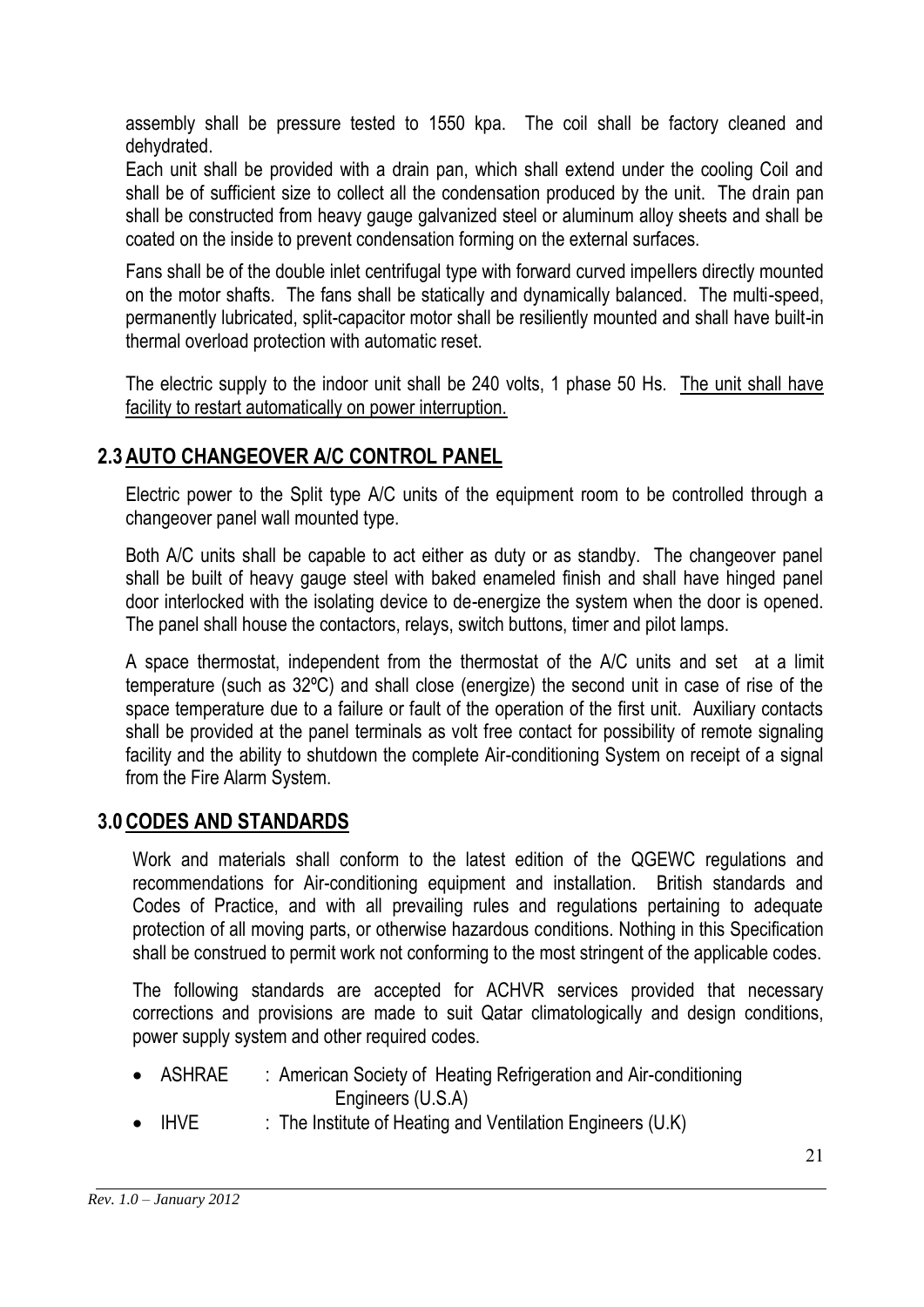- ASME : American Society of Mechanical Engineers
- ARI : Air conditioning Refrigeration Institute (USA)
- ASTM : American Society for Testing and Materials.
- AWS : American Welding Society.
- UL : Underwriter Laboratories (U.S.A)
- SMACNA : Sheet Metal and Air-conditioning Contractors National Association, Vienna.
- HVCA : Heating and Ventilation Contractor's Association, U.K

Other International Standards may be considered provided to meet with the above standards as minimum.

The codes and Standards mentioned above are hereby made part of the Contract drawings and Specification for the project, and the contractor accepts full liability for ensuring compliance with the same.

The Codes and Standards mentioned above are hereby made part of the Contract Specification for the project, and the Contractor accepts full liability for ensuring compliance with the same.

#### **4.0CO-ORDINATION WITH OTHER TRADES**

The Contractor shall co-ordinate his works with other trades and if so directed by the Engineer, the contractor shall prepare composite working drawings sections at 1:50 or 1:20 scale clearly showing how his work is to be installed in relation to the work of other trades.

#### **4.1 SUBMITTALS**

The contractor shall submit for approval on prescribed proforma the detailed information for all equipment he proposes to install.

#### **4.2WORKING DRAWINGS**

Following the award of the Contract the contractor shall provide for approval working drawings of the whole works.

#### **4.3 ERRORS IN INFORMATION**

The Contractor shall be responsible and held liable for any discrepancies, errors or omissions in the working drawings whether said drawings are approved or not.

#### **4.4 SKILLED LABOUR**

The contractor shall submit C.V's of his qualified personnel responsible for execution of work for Engineer's approval.

## **4.5 LICENSE AND REGISTRATION**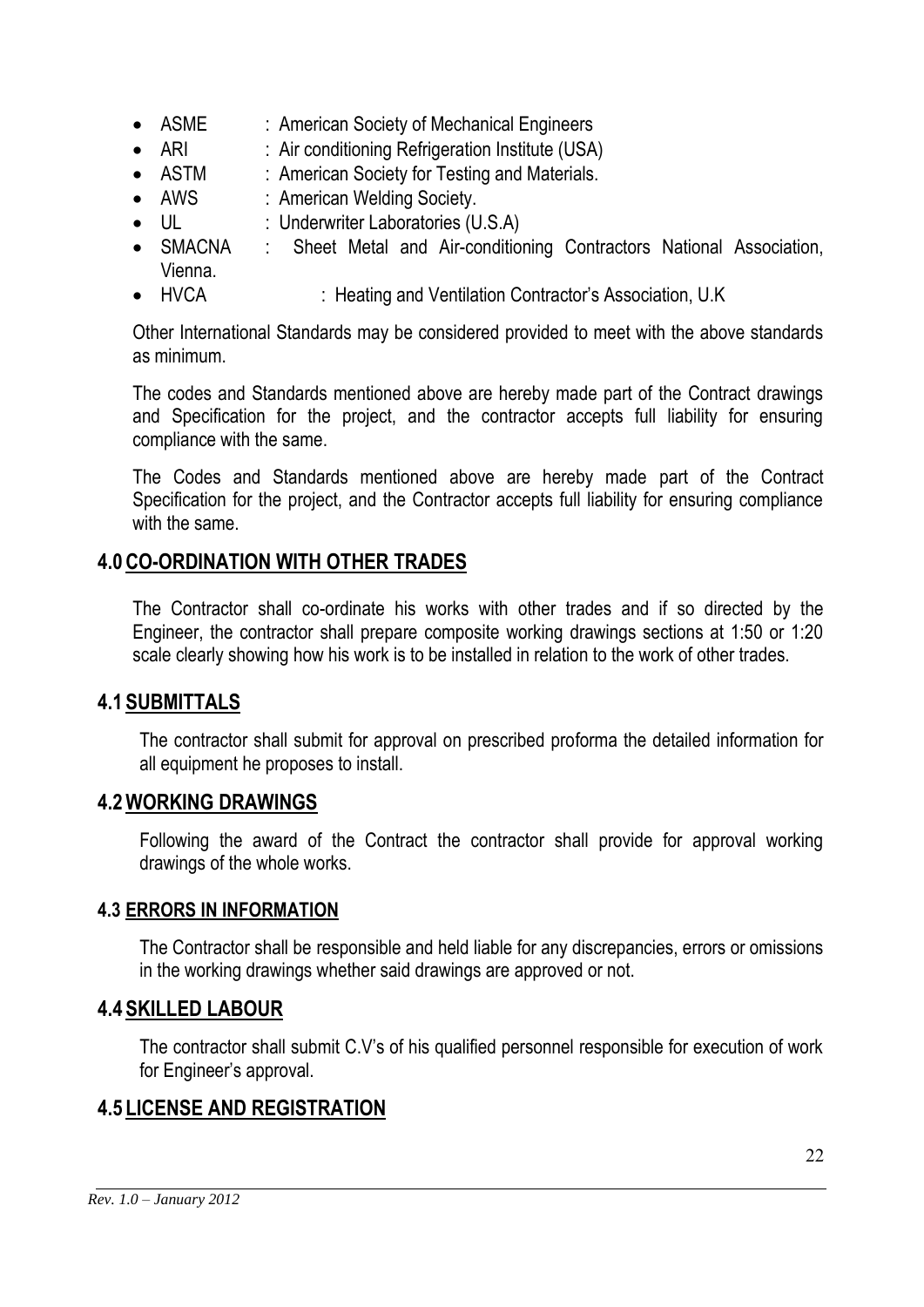The Contractor shall have a valid QGEWC license for the class of work he is undertaking and shall provide a copy with English translation to the Engineer upon demand.

#### **5.0AS BUILT DRAWINGS**

Prior to the issue of the Practical Completion Certificate the contractor shall supply two sets of "As Built" drawing prints for the Engineer's inspection and comment. Upon inclusion of any comment from the Engineer, the Contractor shall supply to the Engineer one set of reproducible (negatives) and four sets of prints. The certificate of practical completion shall not be issued prior to the approval of the "As Built" drawings.

#### **5.1OPERATION AND MAINTENANCE MANUALS & AS INSTALLED DRAWING**

Prior to issue of the Practical Completion Certificate the contractor shall submit for the Engineer's approval two draft copies of the proposed manual for comment. Following receipt of the Engineer's approval of the proposed manual, the Contractor shall supply four hardbound loose leaf copies of the approved manual to the Engineer. The Certificate of Practical completion shall not be issued until the manual is submitted in draft form for approval.

#### **5.2 PAINTING AND FINISHING**

All steel work in connection with pipe supports exposed to the elements is to be painted with two coats of a rust preventive paint approved by the Engineer, preferably Zinc Rich primer, followed by one undercoat and one topcoat.

All exposed metal surfaces of air conditioning and electrical apparatus, motors, guards, pipe work, hangers etc. must be painted with one coat of under-coat and two coats of enamel paint finish to a color approved by the Engineer.

After completion of the installation, the entire work shall be checked for finish and appearance, any portion of work found damaged, unpainted or not finished to the satisfaction of the Engineer shall be rectified.

#### **5.3 SITE CLEARANCE**

At the completion of the Contract, all unused materials, equipment and plant shall be removed from the site and the work left in a tidy and clean condition, including the cleaning down of all equipment and the removal of all marks and stains. If required by the Engineer, equipment shall be repainted.

#### **5.4 SPARES**

The contractor shall guarantee holding a full set of spare parts for all of the equipment he intends to install for a minimum of 2 years. In addition, the contractor shall include for the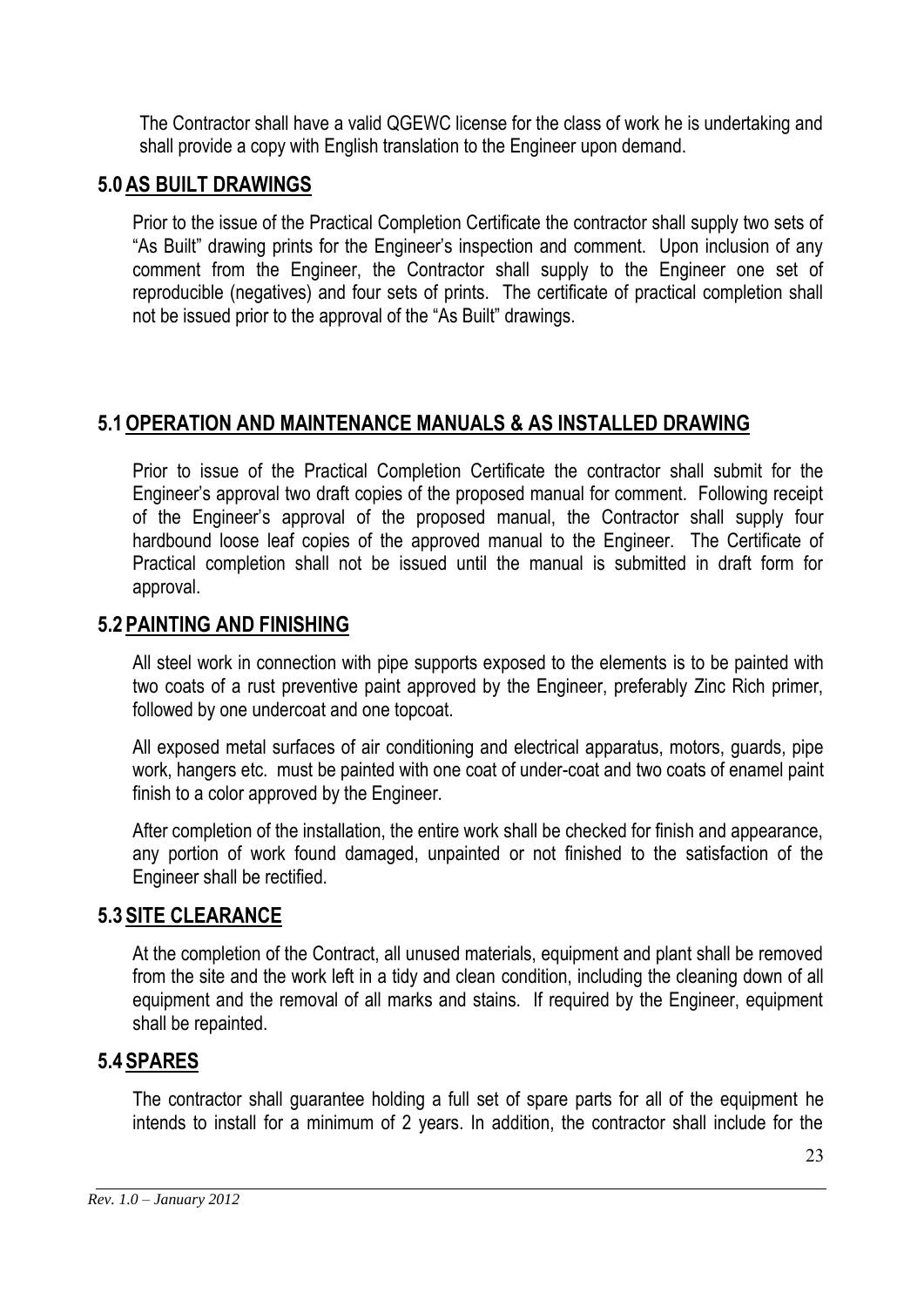supply of spare parts as per the attached list, prior to the issue of the Practical Completion Certificate.

## **5.5 INSPECTION, TESTING AND COMMISSIONING**

All works shall be inspected at any stage during the progress of work and after the completion of works.

All works shall be tested and commissioned in accordance with the relevant British Standards, Specifications and Codes of practice to the entire satisfaction of the Engineer.

The contractor shall carry out all the performance tests initially before requesting the Engineer to witness the test.

It shall be ensured that the system is free from any dirt, welding snag or any other foreign matters before the system is finally filled with working fluid. The system shall be properly vented for bringing it to operating conditions.

During the tests, all the readings of refrigerant pressures, temperature, current consumption of A/C compressors, evaporator/condenser motors shall be tabulated and at least two copies submitted to the Engineer.

#### **5.6WARRANTY/GUARANTEE**

The contractor shall guarantee for a period of 400 days after the Practical Completion of the installation that all plant and equipment shall operate free of any defects due to defective material or bad workmanship and that any part found defective during this period shall be replaced free of cost by the Contractor.

All compressors shall be guaranteed for a period of five years from the date of Practical Completion.

If the defects are not rectified within a reasonable period, the Client may proceed to rectify these defects by another agency at the Contractor's entire risk and expense without prejudice to any rights of the Client.

#### **5.7 STORAGE OF MATERIALS AND EQUIPMENT**

All materials and equipment must be stored properly and generally in accordance with manufactures recommendation so as to prevent damage, corrosion, deterioration or dirt penetration.

All pipe and duct openings must be adequately closed to prevent dust and direct penetration during the course of installation.

#### **5.8ORDER OF EQUIPMENTS & MATERIALS**

Prior to ordering and/or bringing any material equipment to the site, the Contractor shall submit for approval to the Engineer the following data and technical information:-